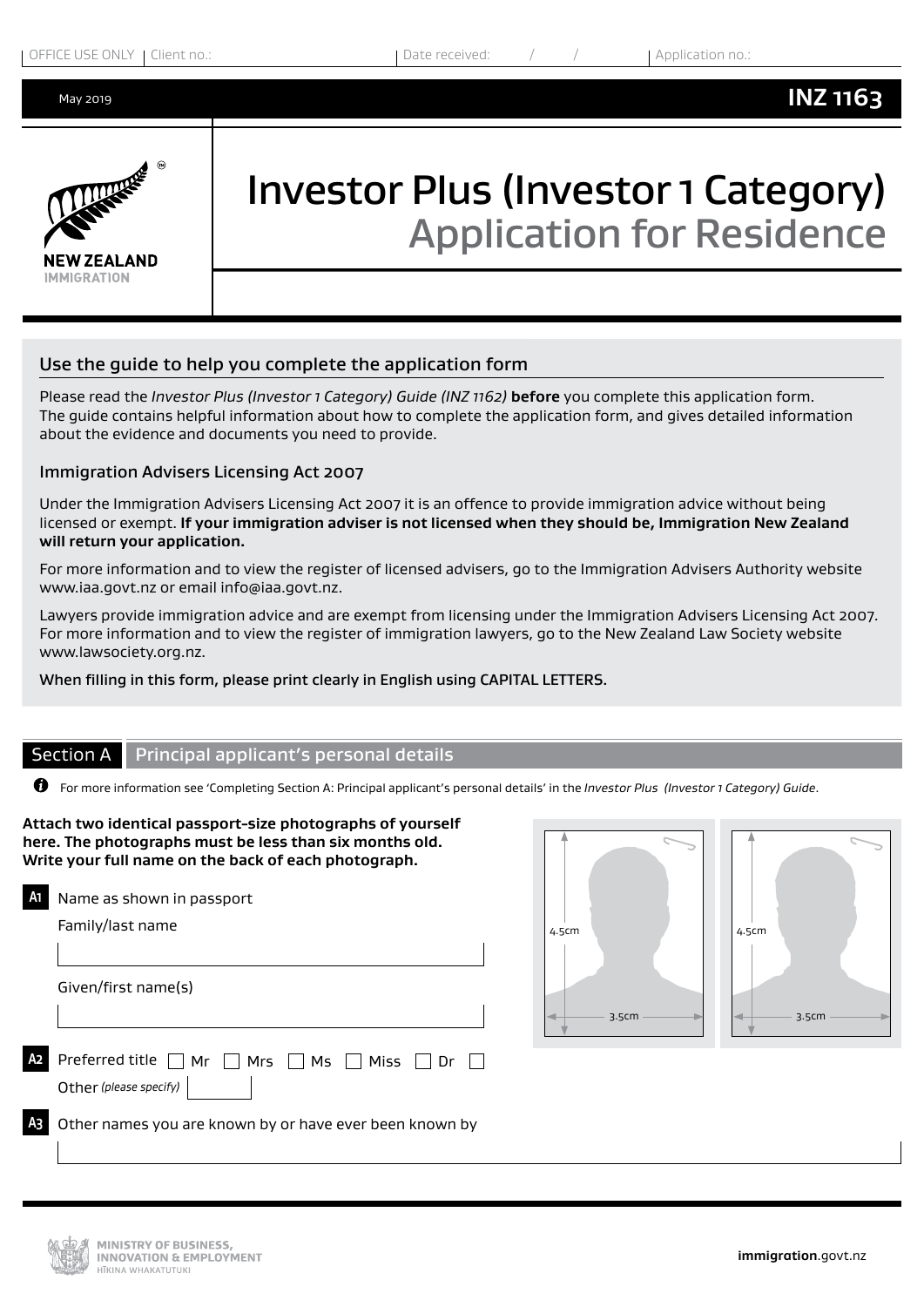When filling in this form, please write clearly using CAPITAL LETTERS.

|     | Your name in ethnic script                                                                                                                                                                                                                                        |  |  |  |  |  |  |  |
|-----|-------------------------------------------------------------------------------------------------------------------------------------------------------------------------------------------------------------------------------------------------------------------|--|--|--|--|--|--|--|
|     | A6 Date of birth $\boxed{D_1D_1M_1M_1Y_1Y_1Y_1Y_2}$<br>Gender $\Box$ Male $\Box$ Female                                                                                                                                                                           |  |  |  |  |  |  |  |
| А7  | Town/city of birth<br><u> 1989 - John Stein, Amerikaansk politiker (</u>                                                                                                                                                                                          |  |  |  |  |  |  |  |
|     | Country of birth                                                                                                                                                                                                                                                  |  |  |  |  |  |  |  |
| A8  | Other citizenships you hold                                                                                                                                                                                                                                       |  |  |  |  |  |  |  |
|     | A9 Partnership status                                                                                                                                                                                                                                             |  |  |  |  |  |  |  |
|     | Married/in civil union<br>$\Box$ Never married/never in civil union<br>Partner/De facto                                                                                                                                                                           |  |  |  |  |  |  |  |
|     | $\Box$ Separated<br>Divorced<br>$\Box$ Engaged<br>Widowed                                                                                                                                                                                                         |  |  |  |  |  |  |  |
|     | <b>Your documents</b>                                                                                                                                                                                                                                             |  |  |  |  |  |  |  |
| A10 | Provide details of your birth certificate. Birth certificate number<br>$-1$ , $-1$ , $-1$ , $-1$ , $-1$ , $-1$ , $-1$ , $-1$                                                                                                                                      |  |  |  |  |  |  |  |
|     | Name of issuing authority<br><u>and the state of the state of the state of the state of the state of the state of the state of the state of the state of the state of the state of the state of the state of the state of the state of the state of the state</u> |  |  |  |  |  |  |  |
| A11 | Provide details of your taxation number (if you have one). Taxation number<br><u> 1989 - Johann Barn, mars eta bainar eta idazlea (</u><br>Country                                                                                                                |  |  |  |  |  |  |  |
|     |                                                                                                                                                                                                                                                                   |  |  |  |  |  |  |  |
| A12 | Provide your social security number (if you have one). Social security number                                                                                                                                                                                     |  |  |  |  |  |  |  |
|     | Country                                                                                                                                                                                                                                                           |  |  |  |  |  |  |  |
| A13 | Provide details of all the passports you currently hold                                                                                                                                                                                                           |  |  |  |  |  |  |  |
|     | Passport 1                                                                                                                                                                                                                                                        |  |  |  |  |  |  |  |
|     | Number<br>Country                                                                                                                                                                                                                                                 |  |  |  |  |  |  |  |
|     | Name as shown in passport<br>Family/last name<br>Given/first name(s)                                                                                                                                                                                              |  |  |  |  |  |  |  |
|     |                                                                                                                                                                                                                                                                   |  |  |  |  |  |  |  |
|     |                                                                                                                                                                                                                                                                   |  |  |  |  |  |  |  |
|     | Expiry date $\boxed{D_1D_1M_1M_1Y_1Y_1Y_1Y_2}$ Place of issue<br><u> 1980 - Jan Samuel Barbara, político establecente de la provincia de la provincia de la provincia de la provi</u><br>Passport 2                                                               |  |  |  |  |  |  |  |
|     |                                                                                                                                                                                                                                                                   |  |  |  |  |  |  |  |
|     | Country<br>Number<br>Name as shown in passport                                                                                                                                                                                                                    |  |  |  |  |  |  |  |
|     | Family/last name<br>Given/first name(s)                                                                                                                                                                                                                           |  |  |  |  |  |  |  |
|     |                                                                                                                                                                                                                                                                   |  |  |  |  |  |  |  |
|     |                                                                                                                                                                                                                                                                   |  |  |  |  |  |  |  |
|     | $\boxed{\text{p}_{\text{1}}\text{p}_{\text{1}}\text{M}_{\text{1}}\text{M}_{\text{1}}\text{Y}_{\text{1}}\text{Y}_{\text{1}}\text{Y}_{\text{1}}\text{Y}_{\text{1}}\text{Y}_{\text{1}}}}$ Place of issue $\boxed{\text{1}}$<br>Expiry date                           |  |  |  |  |  |  |  |
|     | Passport 3                                                                                                                                                                                                                                                        |  |  |  |  |  |  |  |
|     | Number<br>Country<br>Name as shown in passport                                                                                                                                                                                                                    |  |  |  |  |  |  |  |
|     | Family/last name<br>Given/first name(s)                                                                                                                                                                                                                           |  |  |  |  |  |  |  |
|     |                                                                                                                                                                                                                                                                   |  |  |  |  |  |  |  |
|     | Place of issue<br>Expiry date                                                                                                                                                                                                                                     |  |  |  |  |  |  |  |
|     |                                                                                                                                                                                                                                                                   |  |  |  |  |  |  |  |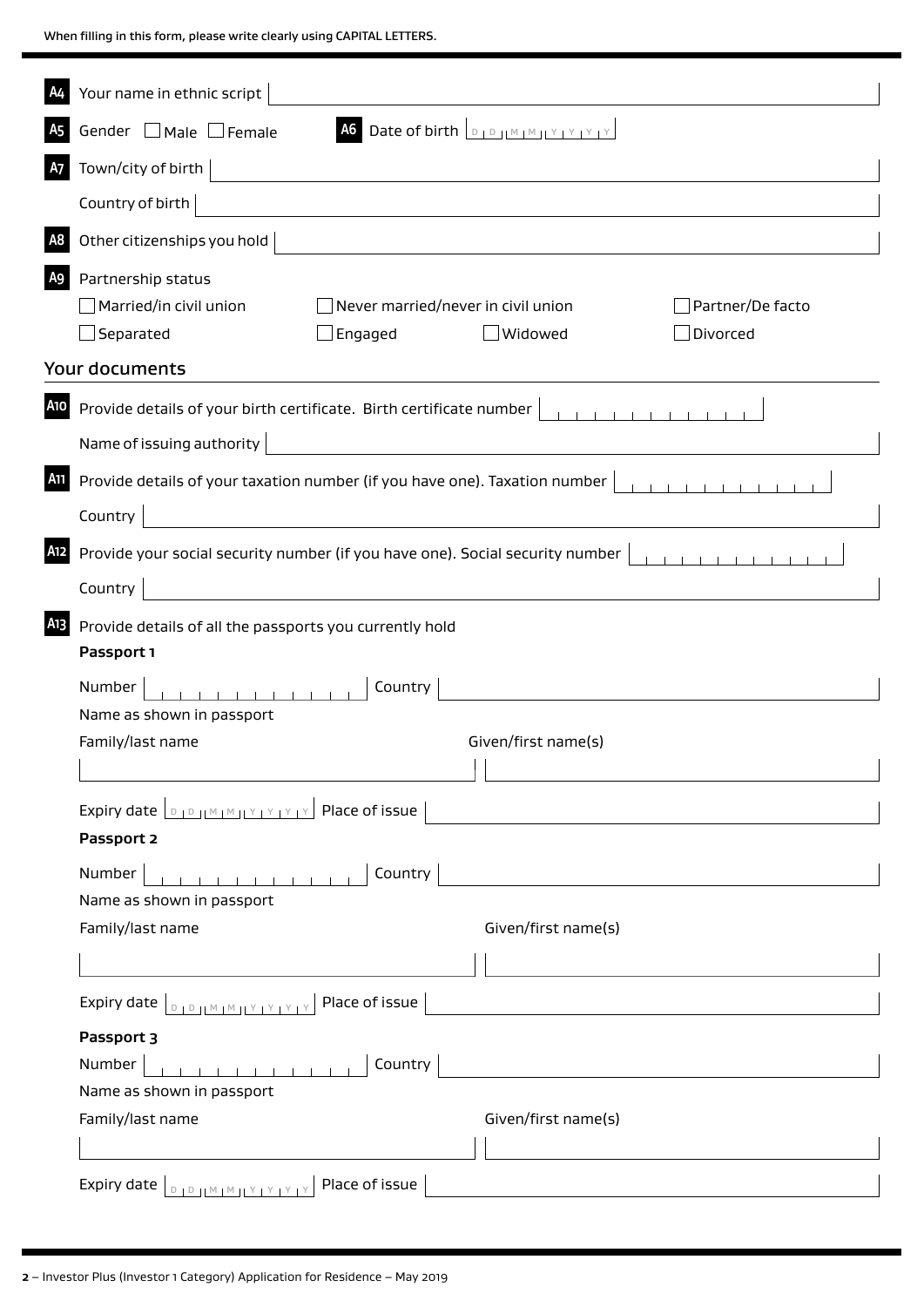|            | <b>Section B</b><br><b>Contact details</b>                                                                                                                                              |  |  |  |  |  |  |  |  |  |
|------------|-----------------------------------------------------------------------------------------------------------------------------------------------------------------------------------------|--|--|--|--|--|--|--|--|--|
|            | Use both English and your own language where required                                                                                                                                   |  |  |  |  |  |  |  |  |  |
| 69         | For more information see 'Completing Section B: Contact details' in the Investor Plus (Investor 1 Category) Guide.                                                                      |  |  |  |  |  |  |  |  |  |
| <b>B</b> 1 | Your residential address and contact details in your home country                                                                                                                       |  |  |  |  |  |  |  |  |  |
|            | Address                                                                                                                                                                                 |  |  |  |  |  |  |  |  |  |
|            |                                                                                                                                                                                         |  |  |  |  |  |  |  |  |  |
|            | Telephone (daytime)<br>Telephone (evening)                                                                                                                                              |  |  |  |  |  |  |  |  |  |
|            | Fax<br>Email                                                                                                                                                                            |  |  |  |  |  |  |  |  |  |
| <b>B2</b>  | Name and address for communication about this application                                                                                                                               |  |  |  |  |  |  |  |  |  |
|            | $\Box$ Same as address at $ \!$ $\scriptstyle\rm II}$ , or $\Box$ Other                                                                                                                 |  |  |  |  |  |  |  |  |  |
|            | Name of contact person                                                                                                                                                                  |  |  |  |  |  |  |  |  |  |
|            |                                                                                                                                                                                         |  |  |  |  |  |  |  |  |  |
|            | Organisation name (if applicable) and address                                                                                                                                           |  |  |  |  |  |  |  |  |  |
|            |                                                                                                                                                                                         |  |  |  |  |  |  |  |  |  |
|            | New Zealand Business Number (for New Zealand businesses only)<br>$\begin{array}{cccccccccccccc} 1 & 1 & 1 & 1 & 1 & 1 & 1 & 1 & 1 & 1 \end{array}$<br>For help search: www.nzbn.govt.nz |  |  |  |  |  |  |  |  |  |
|            | Telephone (evening)<br>Telephone (daytime)                                                                                                                                              |  |  |  |  |  |  |  |  |  |
|            | Fax<br>Email                                                                                                                                                                            |  |  |  |  |  |  |  |  |  |
| B3         | Do you authorise the person stated at $\boxed{\mathbb{B}2}$ to act on your behalf? $\Box$ Yes $\Box$ No                                                                                 |  |  |  |  |  |  |  |  |  |
| <b>B4</b>  | Do you authorise all other licensed immigration advisers or persons exempt from licensing who work for the<br>organisation named at $ B2 $ to act on your behalf (if applicable)?       |  |  |  |  |  |  |  |  |  |
|            | Yes Note: the person identified at $ B2 $ will receive all communication from Immigration New Zealand.                                                                                  |  |  |  |  |  |  |  |  |  |
|            | No Only the person indicated at $\boxed{B2}$ may act on my behalf.                                                                                                                      |  |  |  |  |  |  |  |  |  |
| B5         | Have you received immigration advice on this application?                                                                                                                               |  |  |  |  |  |  |  |  |  |
|            | You can find a definition of immigration advice at www.immigration.govt.nz/advice.<br>n                                                                                                 |  |  |  |  |  |  |  |  |  |
|            | Yes Please make sure that your immigration adviser completes Section L: Immigration adviser's details.                                                                                  |  |  |  |  |  |  |  |  |  |
|            | No                                                                                                                                                                                      |  |  |  |  |  |  |  |  |  |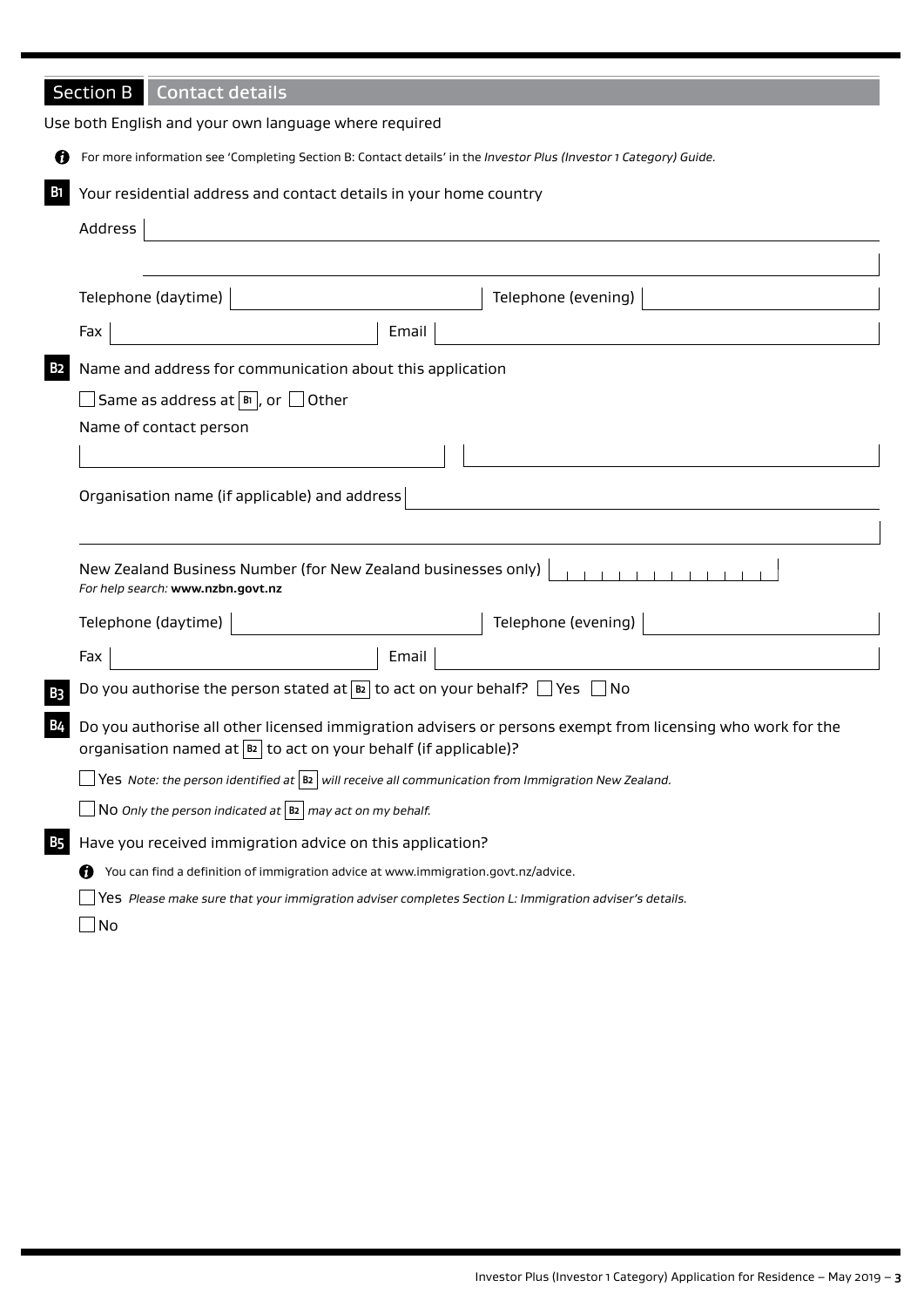## Section C Your family

In this section, please give details of ALL your family, whether they are migrating with you or not. It is not necessary to list deceased family members.

For more information, see 'Completing Section C: Your family' in the *Investor Plus (Investor 1 Category) Guide*.

**C1** Please give your parents' details. Include both biological and adoptive parents, if applicable. If your parents are deceased, give details of legal guardians (if any), and/or grandparents.

| Full name | Gender<br>(M/F) | Date of birth<br>(DD/MM/YYYY) | Partnership status<br>(e.g. single, married,<br>partner/de facto, etc.) | Country of residence |
|-----------|-----------------|-------------------------------|-------------------------------------------------------------------------|----------------------|
|           |                 |                               |                                                                         |                      |
|           |                 |                               |                                                                         |                      |
|           |                 |                               |                                                                         |                      |
|           |                 |                               |                                                                         |                      |

**C2** Please give the details of your brothers and sisters. Include half, step and adopted brothers and sisters.

| Full name | Gender<br>(M/F) | Date of birth<br>(DD/MM/YYYY) | Partnership status<br>(e.g. single, married,<br>partner/de facto, etc.) | Country of residence |
|-----------|-----------------|-------------------------------|-------------------------------------------------------------------------|----------------------|
|           |                 |                               |                                                                         |                      |
|           |                 |                               |                                                                         |                      |
|           |                 |                               |                                                                         |                      |
|           |                 |                               |                                                                         |                      |
|           |                 |                               |                                                                         |                      |
|           |                 |                               |                                                                         |                      |
|           |                 |                               |                                                                         |                      |
|           |                 |                               |                                                                         |                      |

**C3** Do you have any children? This includes biological children, adopted children, and step-children from previous marriages/relationships.

Yes *Provide details below*

No *Go to Section D*

| Full name | Gender<br>(M/F) | Date of birth<br>(DD/MM/YYYY) | Partnership status<br>(e.g. single, married,<br>partner/de facto, etc.) | Country of<br>residence | Does the<br>person intend<br>to migrate with<br>you? (Y/N) |
|-----------|-----------------|-------------------------------|-------------------------------------------------------------------------|-------------------------|------------------------------------------------------------|
|           |                 |                               |                                                                         |                         |                                                            |
|           |                 |                               |                                                                         |                         |                                                            |
|           |                 |                               |                                                                         |                         |                                                            |
|           |                 |                               |                                                                         |                         |                                                            |
|           |                 |                               |                                                                         |                         |                                                            |
|           |                 |                               |                                                                         |                         |                                                            |
|           |                 |                               |                                                                         |                         |                                                            |

**C4** How many of these children do you intend to include on your residence application?

Are you separated or divorced from the parent of any of your children aged under 16?  $\Box$  Yes  $\Box$  No

**C6** Are you intending to exclude the parent of any of your children aged under 16 from your residence application?  $\Box$  Yes  $\Box$  No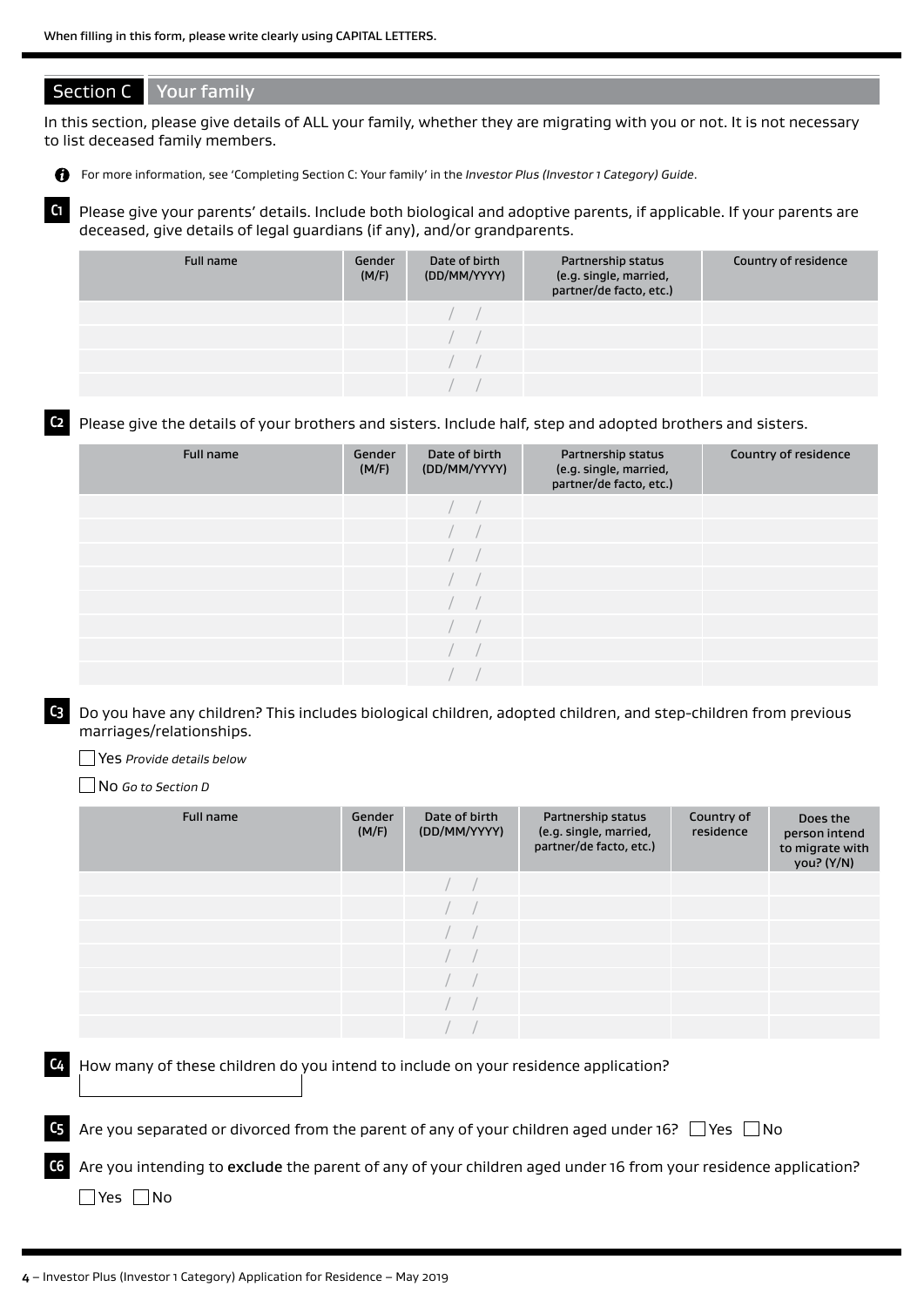# Section D Your partner

|                                                                                                                                          | section with their partner's personal details, whether or not the partner is included in this application. If you do<br>not have a partner, go to Section E: Dependent children.                                                                                |  |  |  |  |  |  |  |  |
|------------------------------------------------------------------------------------------------------------------------------------------|-----------------------------------------------------------------------------------------------------------------------------------------------------------------------------------------------------------------------------------------------------------------|--|--|--|--|--|--|--|--|
| O                                                                                                                                        | For more information see 'Completing Section D: Your partner' in the Investor Plus (Investor 1 Category) Guide.                                                                                                                                                 |  |  |  |  |  |  |  |  |
| D <sub>1</sub>                                                                                                                           | Do you meet the minimum requirements for the recognition of a partnership? $\Box$ Yes $\Box$ No $\omega$ to $ p_3 $                                                                                                                                             |  |  |  |  |  |  |  |  |
| D2<br>Please list the evidence you are providing to show that you meet the minimum requirements for the recognition<br>of a partnership. |                                                                                                                                                                                                                                                                 |  |  |  |  |  |  |  |  |
|                                                                                                                                          |                                                                                                                                                                                                                                                                 |  |  |  |  |  |  |  |  |
|                                                                                                                                          |                                                                                                                                                                                                                                                                 |  |  |  |  |  |  |  |  |
|                                                                                                                                          |                                                                                                                                                                                                                                                                 |  |  |  |  |  |  |  |  |
| D3                                                                                                                                       | Is your partner included in your residence application? $\Box$ Yes $\Box$ No                                                                                                                                                                                    |  |  |  |  |  |  |  |  |
| D4                                                                                                                                       | Your partner's name as shown in passport                                                                                                                                                                                                                        |  |  |  |  |  |  |  |  |
|                                                                                                                                          | Family/last name                                                                                                                                                                                                                                                |  |  |  |  |  |  |  |  |
|                                                                                                                                          |                                                                                                                                                                                                                                                                 |  |  |  |  |  |  |  |  |
|                                                                                                                                          | 4.5cm<br>Given/first name(s)                                                                                                                                                                                                                                    |  |  |  |  |  |  |  |  |
|                                                                                                                                          |                                                                                                                                                                                                                                                                 |  |  |  |  |  |  |  |  |
| <b>D5</b>                                                                                                                                | Partner's preferred title<br>3.5cm                                                                                                                                                                                                                              |  |  |  |  |  |  |  |  |
|                                                                                                                                          | $Mr \tMrs \tMs \tMs \tMiss \tNis \tM \tOr \tO the r$ (please specify)                                                                                                                                                                                           |  |  |  |  |  |  |  |  |
| D6                                                                                                                                       | Other names your partner is known by or has ever been known by                                                                                                                                                                                                  |  |  |  |  |  |  |  |  |
|                                                                                                                                          |                                                                                                                                                                                                                                                                 |  |  |  |  |  |  |  |  |
| D7                                                                                                                                       | Partner's name in ethnic script                                                                                                                                                                                                                                 |  |  |  |  |  |  |  |  |
|                                                                                                                                          | Partner's gender Male Female<br>D <sub>9</sub><br>Partner's date of birth<br>$D + D + M + M + Y + Y + Y + Y$                                                                                                                                                    |  |  |  |  |  |  |  |  |
| D <sub>10</sub>                                                                                                                          | Partner's town/city of birth                                                                                                                                                                                                                                    |  |  |  |  |  |  |  |  |
|                                                                                                                                          | Partner's country of birth                                                                                                                                                                                                                                      |  |  |  |  |  |  |  |  |
|                                                                                                                                          | <u> 1989 - Johann Barbara, martin a</u>                                                                                                                                                                                                                         |  |  |  |  |  |  |  |  |
|                                                                                                                                          | Your partner's documents                                                                                                                                                                                                                                        |  |  |  |  |  |  |  |  |
| D11                                                                                                                                      | Your partner's birth certificate number                                                                                                                                                                                                                         |  |  |  |  |  |  |  |  |
|                                                                                                                                          | Name of issuing authority<br><u> 1980 - Johann Barbara, martxa amerikan per</u>                                                                                                                                                                                 |  |  |  |  |  |  |  |  |
| D <sub>12</sub>                                                                                                                          | Your partner's taxation number (if they have one)                                                                                                                                                                                                               |  |  |  |  |  |  |  |  |
|                                                                                                                                          | $\frac{1}{2}$ . The state of the state of the state of the state of the state of the state of the state of the state of the state of the state of the state of the state of the state of the state of the state of the state of t<br>Taxation number<br>Country |  |  |  |  |  |  |  |  |
| D <sub>13</sub>                                                                                                                          | Please provide your partner's social security number (if they have one)                                                                                                                                                                                         |  |  |  |  |  |  |  |  |
|                                                                                                                                          | Country<br>Social security number                                                                                                                                                                                                                               |  |  |  |  |  |  |  |  |
|                                                                                                                                          |                                                                                                                                                                                                                                                                 |  |  |  |  |  |  |  |  |

**All principal applicants who have ticked 'Married/in civil union', 'Partner' or 'Engaged' at A9 must complete this**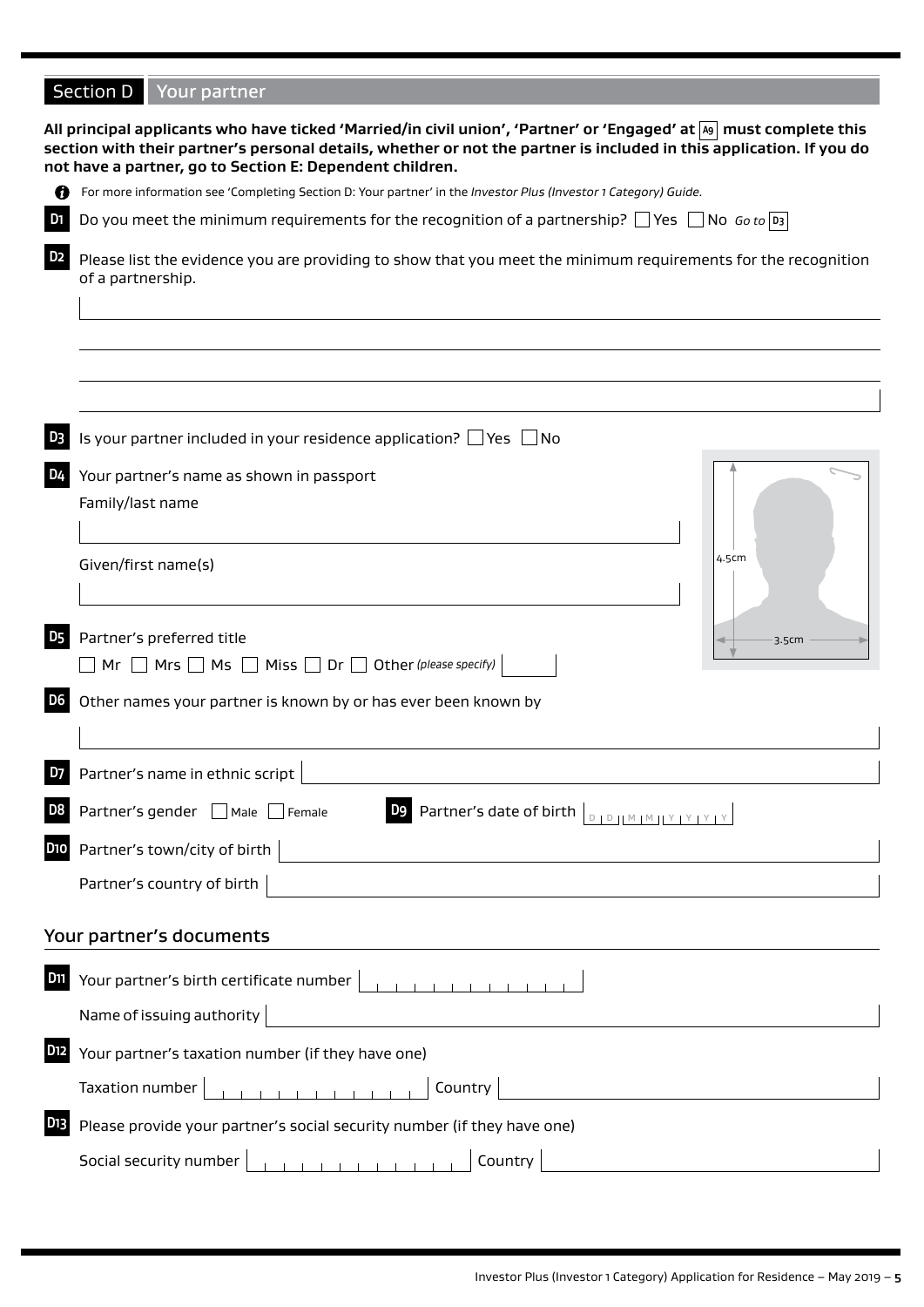| D14                                     | Please provide details of all the passports your partner currently holds                                                                                                                                  |                 |                               |                                                                         |                      |  |  |
|-----------------------------------------|-----------------------------------------------------------------------------------------------------------------------------------------------------------------------------------------------------------|-----------------|-------------------------------|-------------------------------------------------------------------------|----------------------|--|--|
|                                         | Passport 1                                                                                                                                                                                                |                 |                               |                                                                         |                      |  |  |
|                                         | Country<br>Number<br>$\mathbf{1}$ $\mathbf{1}$ $\mathbf{1}$ $\mathbf{1}$ $\mathbf{1}$                                                                                                                     |                 |                               |                                                                         |                      |  |  |
| Name as shown in passport               |                                                                                                                                                                                                           |                 |                               |                                                                         |                      |  |  |
| Family/last name<br>Given/first name(s) |                                                                                                                                                                                                           |                 |                               |                                                                         |                      |  |  |
|                                         |                                                                                                                                                                                                           |                 |                               |                                                                         |                      |  |  |
|                                         | Passport 2                                                                                                                                                                                                |                 |                               |                                                                         |                      |  |  |
|                                         | Number                                                                                                                                                                                                    |                 | Country                       |                                                                         |                      |  |  |
|                                         | Name as shown in passport                                                                                                                                                                                 |                 |                               |                                                                         |                      |  |  |
|                                         | Family/last name                                                                                                                                                                                          |                 |                               | Given/first name(s)                                                     |                      |  |  |
|                                         |                                                                                                                                                                                                           |                 |                               |                                                                         |                      |  |  |
|                                         | Expiry date $ $<br>$D + D + M + M + Y + Y +$                                                                                                                                                              | Place of issue  |                               |                                                                         |                      |  |  |
|                                         | Passport 3                                                                                                                                                                                                |                 |                               |                                                                         |                      |  |  |
|                                         | Number                                                                                                                                                                                                    |                 | Country                       |                                                                         |                      |  |  |
|                                         | Name as shown in passport                                                                                                                                                                                 |                 |                               |                                                                         |                      |  |  |
|                                         | Family/last name                                                                                                                                                                                          |                 |                               | Given/first name(s)                                                     |                      |  |  |
|                                         |                                                                                                                                                                                                           |                 |                               |                                                                         |                      |  |  |
|                                         | Expiry date $ _{D+D+ M+M+ Y+Y+Y }$                                                                                                                                                                        | Place of issue  |                               |                                                                         |                      |  |  |
|                                         | In the following questions, please give details of your partner's entire family, whether they are migrating                                                                                               |                 |                               |                                                                         |                      |  |  |
|                                         | with you or not. It is not necessary to list deceased family members.                                                                                                                                     |                 |                               |                                                                         |                      |  |  |
| D15                                     | Please give your partner's parents' details. Include both biological and adoptive parents, if applicable. If both<br>parents are deceased, give details of legal guardians (if any), and/or grandparents. |                 |                               |                                                                         |                      |  |  |
|                                         | <b>Full name</b>                                                                                                                                                                                          | Gender<br>(M/F) | Date of birth<br>(DD/MM/YYYY) | Partnership status<br>(e.g. single, married,<br>partner/de facto, etc.) | Country of residence |  |  |
|                                         |                                                                                                                                                                                                           |                 |                               |                                                                         |                      |  |  |
|                                         |                                                                                                                                                                                                           |                 |                               |                                                                         |                      |  |  |

**D16** Please give the details of your partner's brothers and sisters. Include half, step and adopted brothers and sisters.

/ / / /

| Full name | Gender<br>(M/F) | Date of birth<br>(DD/MM/YYYY) | Partnership status<br>(e.g. single, married,<br>partner/de facto, etc.) | Country of residence |
|-----------|-----------------|-------------------------------|-------------------------------------------------------------------------|----------------------|
|           |                 |                               |                                                                         |                      |
|           |                 |                               |                                                                         |                      |
|           |                 |                               |                                                                         |                      |
|           |                 |                               |                                                                         |                      |
|           |                 |                               |                                                                         |                      |
|           |                 |                               |                                                                         |                      |
|           |                 |                               |                                                                         |                      |
|           |                 |                               |                                                                         |                      |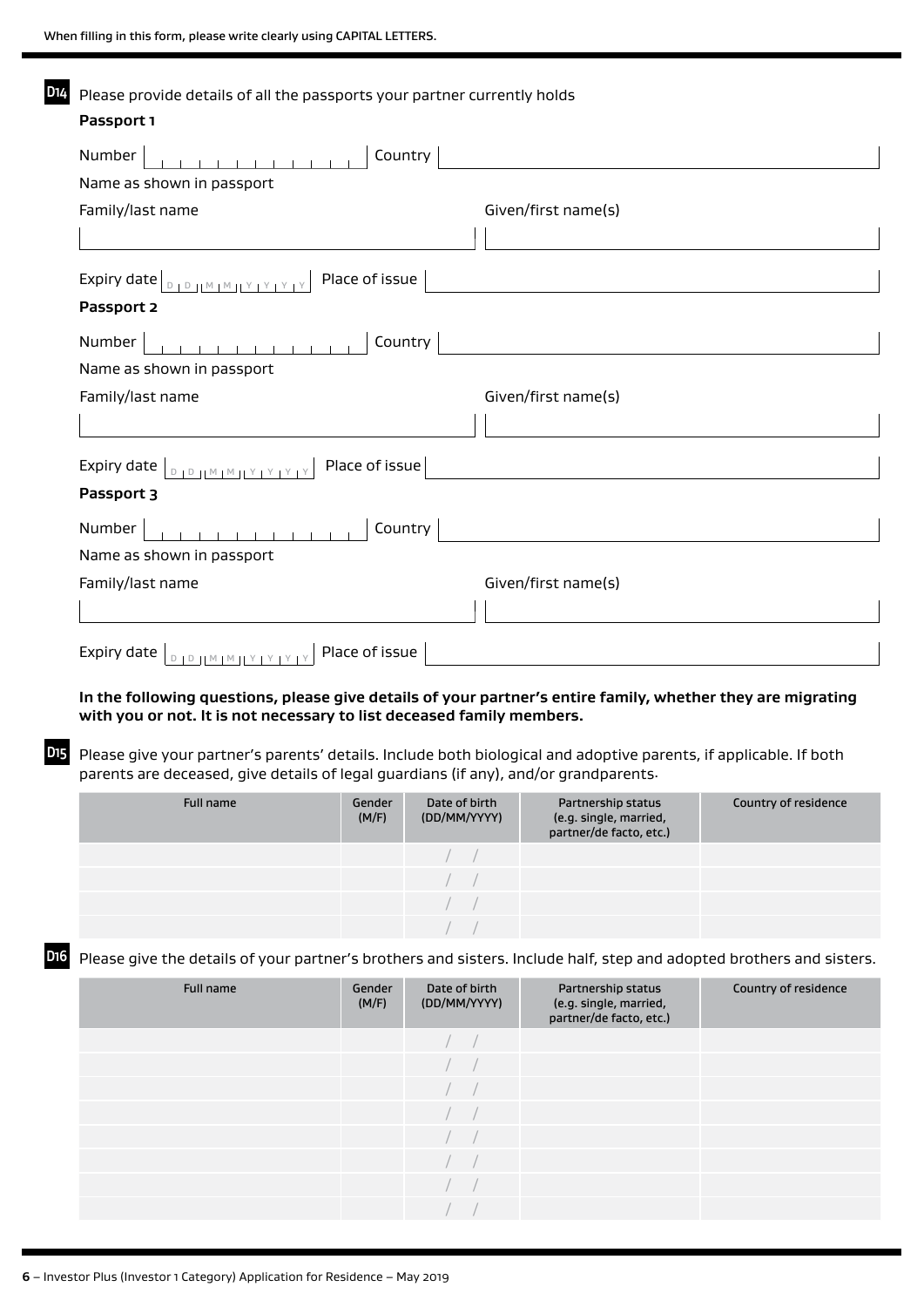**D17** Does your partner have any children? This includes biological children, adopted children, and step-children from previous marriages/relationships.

No *Go to Section E: Dependent children*

| Full name | Gender<br>(M/F) | Date of birth<br>(DD/MM/YYYY) | Partnership status<br>(e.g. single, married,<br>partner/de facto, etc.) | Country of<br>residence | Does the person<br>intend to migrate<br>with you? (Y/N) |
|-----------|-----------------|-------------------------------|-------------------------------------------------------------------------|-------------------------|---------------------------------------------------------|
|           |                 |                               |                                                                         |                         |                                                         |
|           |                 |                               |                                                                         |                         |                                                         |
|           |                 |                               |                                                                         |                         |                                                         |
|           |                 |                               |                                                                         |                         |                                                         |
|           |                 |                               |                                                                         |                         |                                                         |
|           |                 |                               |                                                                         |                         |                                                         |
|           |                 |                               |                                                                         |                         |                                                         |

## Section E Dependent children

**You must complete this section with the details of each dependent child included in your application. If you are not including any dependent children, go to Section F: Additional details.**

For more information see 'Completing Section E: Dependent children' in the *Investor Plus (Investor 1 Category) Guide.*

|                | Dependent child 1                                                  |                                       |                                                                                                                                 |             |                                     |
|----------------|--------------------------------------------------------------------|---------------------------------------|---------------------------------------------------------------------------------------------------------------------------------|-------------|-------------------------------------|
| E1             | Child's name as shown in passport                                  |                                       |                                                                                                                                 |             |                                     |
|                | Family/last name                                                   |                                       |                                                                                                                                 |             |                                     |
|                |                                                                    |                                       |                                                                                                                                 |             |                                     |
|                | Given/first name(s)                                                |                                       |                                                                                                                                 |             | 4.5cm                               |
|                |                                                                    |                                       |                                                                                                                                 |             |                                     |
|                |                                                                    |                                       |                                                                                                                                 |             |                                     |
| E <sub>2</sub> | Other names child is known by or has ever been known by            |                                       |                                                                                                                                 |             | 3.5cm                               |
|                |                                                                    |                                       |                                                                                                                                 |             |                                     |
| $E_3$          | Child's gender $\Box$ Male $\Box$ Female                           |                                       | E4 Child's date of birth $\left\lfloor \frac{D + D +  M  +  N  +  Y  +  Y }{D + D +  M  +  N  +  Y  +  Y  +  Y } \right\rfloor$ |             |                                     |
| <b>E5</b>      | Child's country of birth                                           |                                       |                                                                                                                                 |             |                                     |
| <b>E6</b>      | Child's passport details                                           |                                       |                                                                                                                                 |             |                                     |
|                | Number                                                             | <b>Country</b>                        |                                                                                                                                 | Expiry date | $D   D     M   M     Y   Y   Y   Y$ |
| E <sub>7</sub> | Other citizenships child holds                                     |                                       |                                                                                                                                 |             |                                     |
| E <sub>8</sub> | Partnership status                                                 |                                       |                                                                                                                                 |             |                                     |
|                | Married/in civil union                                             | Never married/never in civil union    |                                                                                                                                 |             | Partner/De facto                    |
|                | $\mathop{\mathsf{\scriptstyle\perp}}$ Separated                    | $\mathbin{\rule{0pt}{1.5ex}}$ Engaged | Widowed                                                                                                                         |             | Divorced                            |
| E <sub>9</sub> | Does this child have children of his/her own? $\Box$ Yes $\Box$ No |                                       |                                                                                                                                 |             |                                     |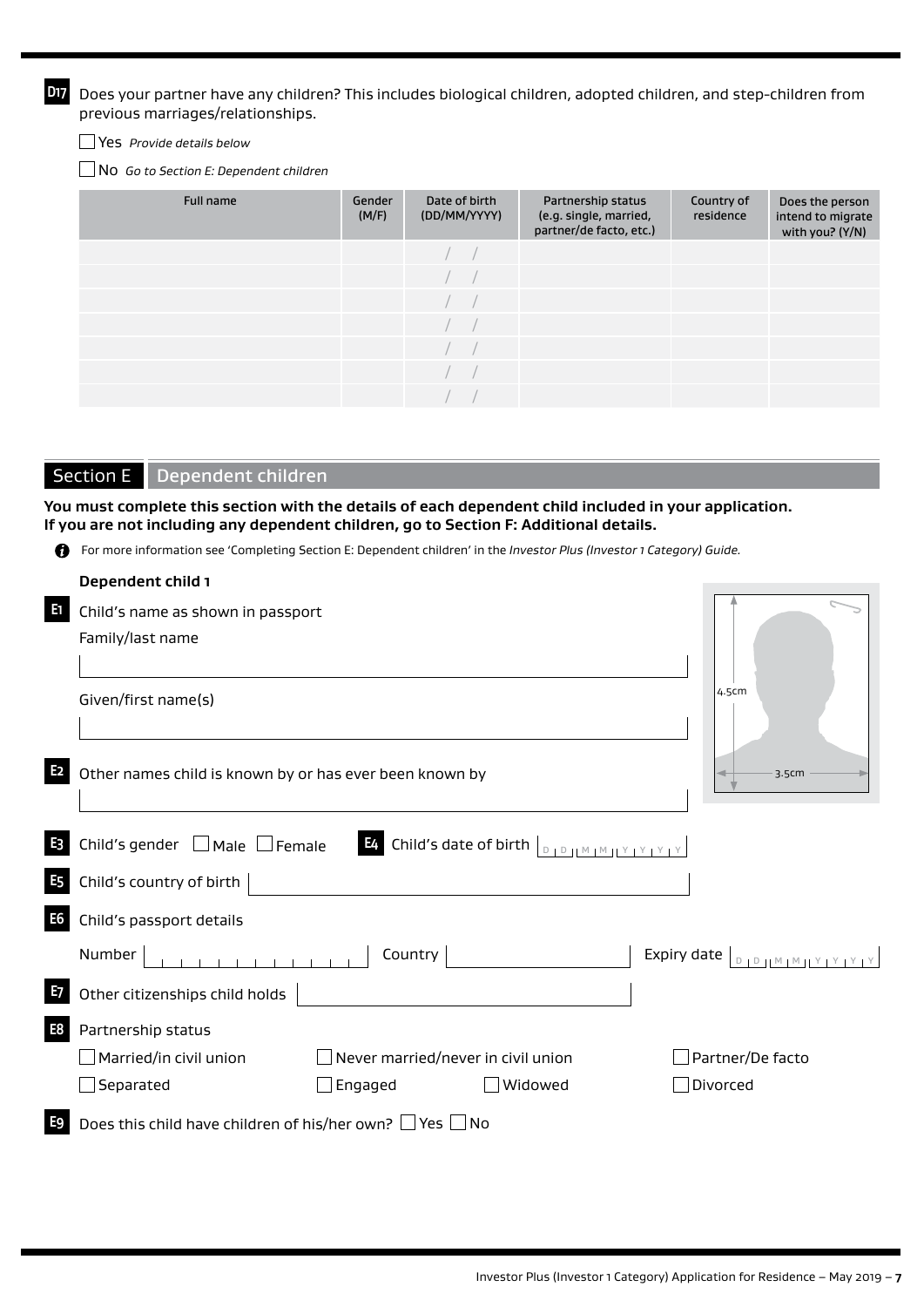|                  | Dependent child 2                                                                                                                                                                                                                                                                                                                                                                                                                             |
|------------------|-----------------------------------------------------------------------------------------------------------------------------------------------------------------------------------------------------------------------------------------------------------------------------------------------------------------------------------------------------------------------------------------------------------------------------------------------|
| <b>E10</b>       | Child's name as shown in passport<br>Family/last name                                                                                                                                                                                                                                                                                                                                                                                         |
|                  | 4.5cm<br>Given/first name(s)                                                                                                                                                                                                                                                                                                                                                                                                                  |
| 51               | 3.5cm<br>Other names child is known by or has ever been known by                                                                                                                                                                                                                                                                                                                                                                              |
| E <sub>12</sub>  | Child's gender ■ Male ■ Female<br><b>E13</b> Child's date of birth $\left[\begin{array}{c c} 0 & 0 & \text{if } 0 & \text{if } 0 & \text{if } 0 & \text{if } 0 & \text{if } 0 & \text{if } 0 & \text{if } 0 & \text{if } 0 & \text{if } 0 & \text{if } 0 & \text{if } 0 & \text{if } 0 & \text{if } 0 & \text{if } 0 & \text{if } 0 & \text{if } 0 & \text{if } 0 & \text{if } 0 & \text{if } 0 & \text{if } 0 & \text{if } 0 & \text{if } 0$ |
| E14              | Child's country of birth                                                                                                                                                                                                                                                                                                                                                                                                                      |
| E <sub>15</sub>  | Child's passport details                                                                                                                                                                                                                                                                                                                                                                                                                      |
|                  | Country  <br>Expiry date $\left[\begin{array}{c} 0 & 0 \end{array}\right]$ $\left[\begin{array}{c} 0 & 0 \end{array}\right]$ $\left[\begin{array}{c} 0 & 0 \end{array}\right]$ $\left[\begin{array}{c} 0 & 0 \end{array}\right]$<br>Number                                                                                                                                                                                                    |
| E <sub>16</sub>  | Other citizenships child holds                                                                                                                                                                                                                                                                                                                                                                                                                |
| E17              | Partnership status                                                                                                                                                                                                                                                                                                                                                                                                                            |
|                  | Married/in civil union<br>Never married/never in civil union<br>Partner/De facto                                                                                                                                                                                                                                                                                                                                                              |
|                  | $\exists$ Separated<br>J Engaged<br>Widowed<br>Divorced                                                                                                                                                                                                                                                                                                                                                                                       |
| E18              | Does this child have children of his/her own? $\Box$ Yes $\Box$ No                                                                                                                                                                                                                                                                                                                                                                            |
|                  | Dependent child 3                                                                                                                                                                                                                                                                                                                                                                                                                             |
| E <sub>19</sub>  | Child's name as shown in passport                                                                                                                                                                                                                                                                                                                                                                                                             |
|                  | Family/last name                                                                                                                                                                                                                                                                                                                                                                                                                              |
|                  | 4.5cm                                                                                                                                                                                                                                                                                                                                                                                                                                         |
|                  | Given/first name(s)                                                                                                                                                                                                                                                                                                                                                                                                                           |
|                  |                                                                                                                                                                                                                                                                                                                                                                                                                                               |
| E <sub>20</sub>  | 3.5cm<br>Other names child is known by or has ever been known by                                                                                                                                                                                                                                                                                                                                                                              |
|                  |                                                                                                                                                                                                                                                                                                                                                                                                                                               |
| <b>E21</b>       | <b>E22</b> Child's date of birth $\left[\begin{smallmatrix}0&1&0\0&1&0\end{smallmatrix}\right]$ $\left[\begin{smallmatrix}N&1&N&1&Y&1&Y&1&Y\end{smallmatrix}\right]$<br>Child's gender ■ Male ■ Female                                                                                                                                                                                                                                        |
| E <sub>2</sub> 3 | Child's country of birth $ $                                                                                                                                                                                                                                                                                                                                                                                                                  |
| E <sub>24</sub>  | Child's passport details                                                                                                                                                                                                                                                                                                                                                                                                                      |
|                  | . 1<br>Country   will also control to the control of the control of the control of the control of the control of the control of the control of the control of the control of the control of the control of the control of the control<br>Number<br>Expiry date $\left[ \begin{array}{c} \text{S} \\ \text{S} \end{array} \right]$                                                                                                             |
| E <sub>25</sub>  | Other citizenships child holds                                                                                                                                                                                                                                                                                                                                                                                                                |
| E26              | Partnership status                                                                                                                                                                                                                                                                                                                                                                                                                            |
|                  | Married/in civil union<br>$\Box$ Never married/never in civil union<br>Partner/De facto                                                                                                                                                                                                                                                                                                                                                       |
|                  | Separated<br>$\Box$ Engaged<br>Widowed<br>Divorced                                                                                                                                                                                                                                                                                                                                                                                            |
| E27              | Does this child have children of his/her own? $\Box$ Yes $\Box$ No                                                                                                                                                                                                                                                                                                                                                                            |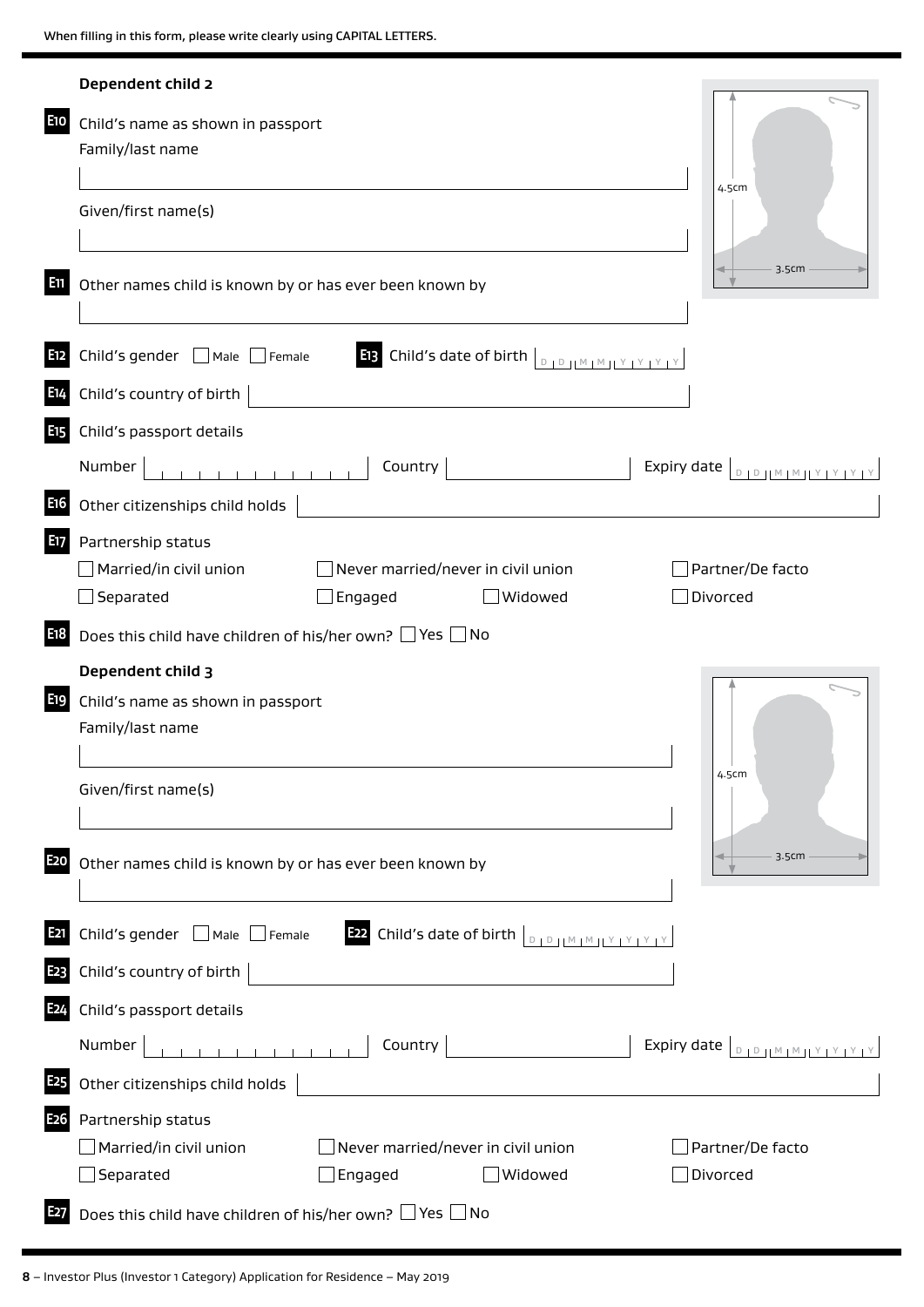|                  | Dependent child 4                                                       |                    |                   |                                                                                                    |                     |                                                                                                                                          |
|------------------|-------------------------------------------------------------------------|--------------------|-------------------|----------------------------------------------------------------------------------------------------|---------------------|------------------------------------------------------------------------------------------------------------------------------------------|
| E <sub>2</sub> 8 | Child's name as shown in passport<br>Family/last name                   |                    |                   |                                                                                                    |                     |                                                                                                                                          |
|                  | Given/first name(s)                                                     |                    |                   |                                                                                                    |                     | 4.5cm                                                                                                                                    |
| E <sub>29</sub>  | Other names child is known by or has ever been known by                 |                    |                   |                                                                                                    |                     | 3.5cm                                                                                                                                    |
| E30              | Child's gender $\Box$ Male $\Box$ Female                                |                    |                   | <b>E31</b> Child's date of birth $\left[\begin{array}{c c} 0 & 0 \end{array}\right]$               |                     |                                                                                                                                          |
| E32              | Child's country of birth                                                |                    |                   |                                                                                                    |                     |                                                                                                                                          |
| E33              | Child's passport details                                                |                    |                   |                                                                                                    |                     |                                                                                                                                          |
|                  | Number                                                                  |                    |                   | Country                                                                                            |                     | Expiry date <b>DEPARTMENT YEAR</b>                                                                                                       |
| E34              | Other citizenships child holds                                          |                    |                   |                                                                                                    |                     |                                                                                                                                          |
| E35              | Partnership status<br>$\Box$ Married/in civil union<br>$\Box$ Separated |                    | $\Box$ Engaged    | Never married/never in civil union                                                                 | Widowed             | Partner/De facto<br>$\exists$ Divorced                                                                                                   |
| E <sub>36</sub>  | Does this child have children of his/her own? $\Box$ Yes $\Box$ No      |                    |                   | If you have any other dependent children, please continue on a separate sheet of paper.            |                     |                                                                                                                                          |
|                  | <b>Section F</b>                                                        | Additional details |                   |                                                                                                    |                     |                                                                                                                                          |
|                  |                                                                         |                    |                   | The following questions apply to every person included in this application aged 17 years and over. |                     |                                                                                                                                          |
| Ø                |                                                                         |                    |                   | was issued to you by any government? $\Box$ Yes <i>Provide details below</i>                       | No                  | Do you or anyone else included in this application have a national identity number, or other unique identifier that                      |
|                  |                                                                         |                    | Name of applicant |                                                                                                    |                     | National identity number/<br>unique identifier                                                                                           |
|                  |                                                                         |                    |                   |                                                                                                    |                     |                                                                                                                                          |
|                  |                                                                         |                    |                   |                                                                                                    |                     |                                                                                                                                          |
|                  |                                                                         |                    |                   |                                                                                                    |                     |                                                                                                                                          |
| F <sub>2</sub>   |                                                                         |                    |                   | Have you or anyone else included in this application completed military service in any country?    |                     | Yes Please provide information about your/their military service including the dates of your/their military service, your/their position |
|                  | $\sqcup$ No                                                             |                    |                   | and rank, the unit or units that you/they served in, and your/their role within each unit.         |                     |                                                                                                                                          |
|                  | Name of applicant                                                       | Date from          | Date to           | Rank                                                                                               | Unit name or number | Role                                                                                                                                     |
|                  |                                                                         | (DD/MM/YY)         | (DD/MM/YY)        |                                                                                                    |                     |                                                                                                                                          |
|                  |                                                                         |                    |                   |                                                                                                    |                     |                                                                                                                                          |
|                  |                                                                         |                    |                   |                                                                                                    |                     |                                                                                                                                          |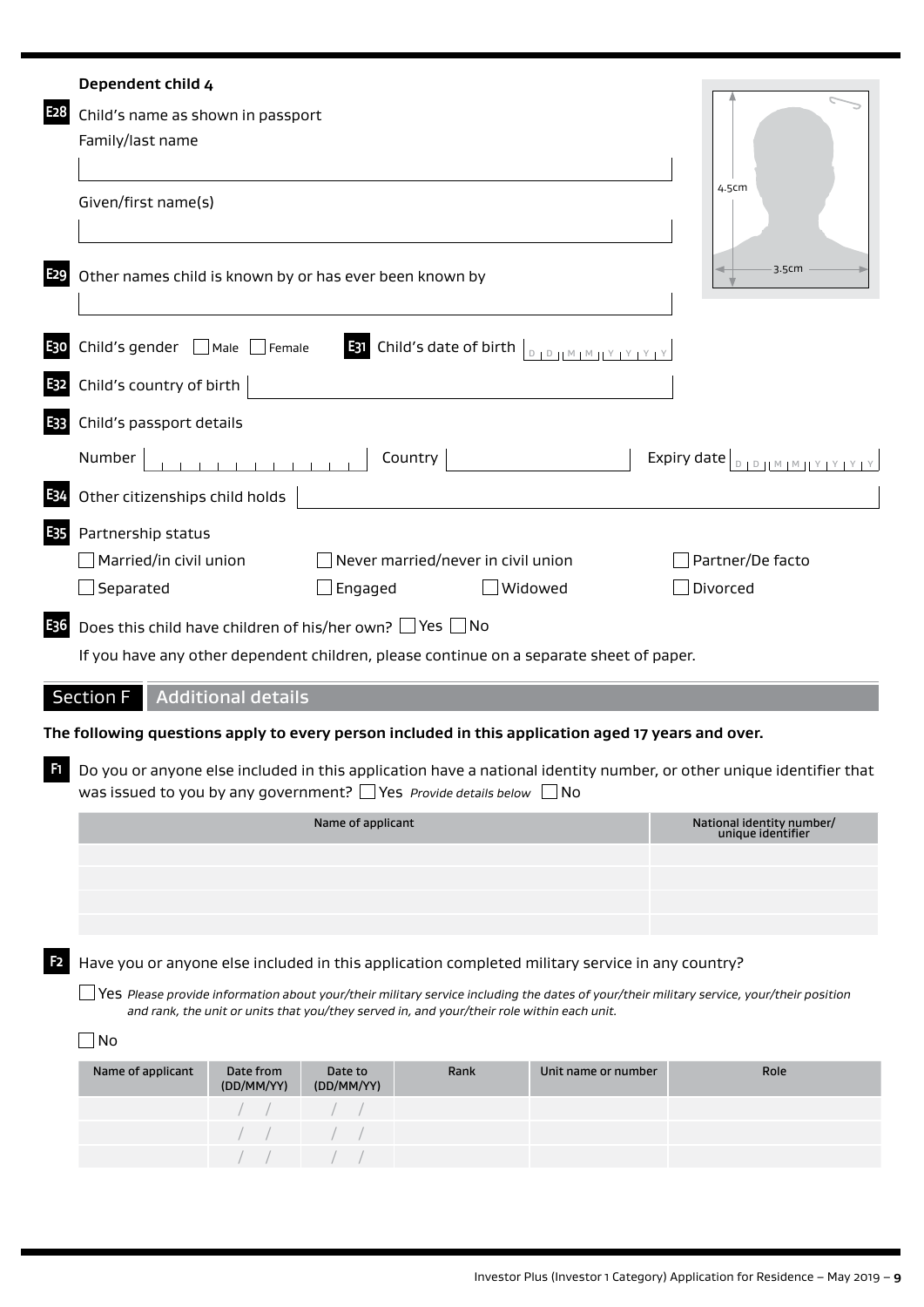Please list any military identity numbers you/they were given

| Name of applicant                                                                                                                                                                                                                       | National identity number/<br>unique identifier |
|-----------------------------------------------------------------------------------------------------------------------------------------------------------------------------------------------------------------------------------------|------------------------------------------------|
|                                                                                                                                                                                                                                         |                                                |
|                                                                                                                                                                                                                                         |                                                |
|                                                                                                                                                                                                                                         |                                                |
| Are you or anyone else included in this application presently subject to military service obligations                                                                                                                                   |                                                |
| in any country? $\Box$ Yes $\Box$ No                                                                                                                                                                                                    |                                                |
| If you have answered No, and you/they are a citizen of a country in which compulsory military service exists,<br>please explain why you/they are exempt from military service.                                                          |                                                |
|                                                                                                                                                                                                                                         |                                                |
| Have you or anyone else included in this application been associated with any intelligence agency or group,<br>or law enforcement agency?                                                                                               |                                                |
| $\Box$ Yes $\Box$ No                                                                                                                                                                                                                    |                                                |
| If you have answered Yes, please describe how you/they were involved.                                                                                                                                                                   |                                                |
|                                                                                                                                                                                                                                         |                                                |
|                                                                                                                                                                                                                                         |                                                |
|                                                                                                                                                                                                                                         |                                                |
| Have you or anyone else included in this application been associated with any group or organisation that has<br>used or promoted violence to further their aims?                                                                        |                                                |
| Yes $\Box$ No                                                                                                                                                                                                                           |                                                |
| If you have answered Yes, please describe how you/they were involved.                                                                                                                                                                   |                                                |
|                                                                                                                                                                                                                                         |                                                |
|                                                                                                                                                                                                                                         |                                                |
|                                                                                                                                                                                                                                         |                                                |
|                                                                                                                                                                                                                                         |                                                |
|                                                                                                                                                                                                                                         |                                                |
| Section G<br>Character                                                                                                                                                                                                                  |                                                |
| For more information see 'Completing Section G: Character' in the Investor Plus (Investor 1 Category) Guide.                                                                                                                            |                                                |
| Have you provided police certificates for every person in this application aged 17 years and over from all countries<br>in which they have lived for 12 months or more in the last 10 years and from their country(ies) of citizenship? |                                                |
|                                                                                                                                                                                                                                         |                                                |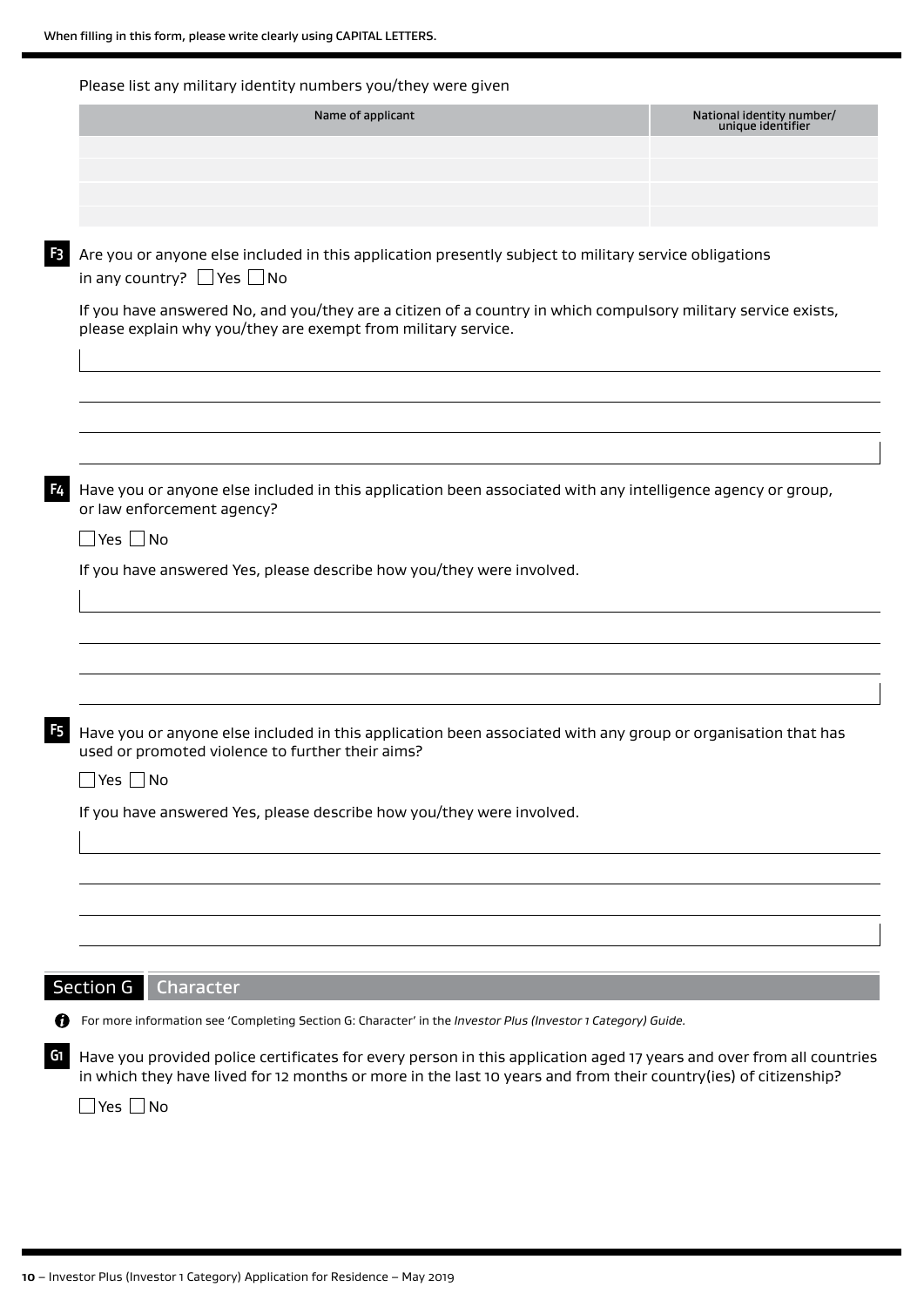**G2** List all countries (including all countries of citizenship) that you and/or your family have lived in for 12 months or more in the last 10 years. Include countries where your stay has been broken by short departures.

| Applicant name                               | Country                                                                                                                                                                                                                                                                                                                                                                                                                                                                           | Date of arrival<br>(DD/MM/YY) | Date of departure<br>(DD/MM/YY) |
|----------------------------------------------|-----------------------------------------------------------------------------------------------------------------------------------------------------------------------------------------------------------------------------------------------------------------------------------------------------------------------------------------------------------------------------------------------------------------------------------------------------------------------------------|-------------------------------|---------------------------------|
|                                              |                                                                                                                                                                                                                                                                                                                                                                                                                                                                                   |                               |                                 |
|                                              |                                                                                                                                                                                                                                                                                                                                                                                                                                                                                   |                               |                                 |
|                                              |                                                                                                                                                                                                                                                                                                                                                                                                                                                                                   |                               |                                 |
|                                              |                                                                                                                                                                                                                                                                                                                                                                                                                                                                                   |                               |                                 |
|                                              |                                                                                                                                                                                                                                                                                                                                                                                                                                                                                   |                               |                                 |
|                                              |                                                                                                                                                                                                                                                                                                                                                                                                                                                                                   |                               |                                 |
|                                              |                                                                                                                                                                                                                                                                                                                                                                                                                                                                                   |                               |                                 |
|                                              |                                                                                                                                                                                                                                                                                                                                                                                                                                                                                   |                               |                                 |
| G3                                           | Have you, or anyone included in this application, been convicted at any time of any offence, including any driving<br>offence? Please note that this includes any conviction(s) outside of New Zealand subsequently cleared or wiped by 'clean slate' legislation.                                                                                                                                                                                                                |                               |                                 |
| $\Box$ Yes $\Box$ No                         |                                                                                                                                                                                                                                                                                                                                                                                                                                                                                   |                               |                                 |
| G4                                           | Are you, or is anyone included in this application, currently:                                                                                                                                                                                                                                                                                                                                                                                                                    |                               |                                 |
| • under investigation                        | $\Box$ Yes $\Box$ No                                                                                                                                                                                                                                                                                                                                                                                                                                                              |                               |                                 |
| • wanted for questioning                     | $\Box$ Yes $\Box$ No                                                                                                                                                                                                                                                                                                                                                                                                                                                              |                               |                                 |
| • facing charges                             | $\Box$ Yes $\Box$ No                                                                                                                                                                                                                                                                                                                                                                                                                                                              |                               |                                 |
| for any offence in any country?              |                                                                                                                                                                                                                                                                                                                                                                                                                                                                                   |                               |                                 |
| G5                                           | Do you, or does anyone included in this application, currently have an outstanding arrest warrant in any country?                                                                                                                                                                                                                                                                                                                                                                 |                               |                                 |
| $\Box$ Yes $\Box$ No                         |                                                                                                                                                                                                                                                                                                                                                                                                                                                                                   |                               |                                 |
| G6                                           | Have you, or has anyone included in this application, ever been:                                                                                                                                                                                                                                                                                                                                                                                                                  |                               |                                 |
| • excluded                                   | $ Yes $ No                                                                                                                                                                                                                                                                                                                                                                                                                                                                        |                               |                                 |
| • refused entry                              | $\Box$ Yes $\Box$ No                                                                                                                                                                                                                                                                                                                                                                                                                                                              |                               |                                 |
| • removed or deported                        | $\Box$ Yes $\Box$ No                                                                                                                                                                                                                                                                                                                                                                                                                                                              |                               |                                 |
| from any country, excluding New Zealand?     |                                                                                                                                                                                                                                                                                                                                                                                                                                                                                   |                               |                                 |
| G7<br>any terrorist organisation?            | Have you, or has anyone included in this application, ever been a member of, or adhered to,                                                                                                                                                                                                                                                                                                                                                                                       |                               |                                 |
| $\Box$ Yes $\Box$ No                         |                                                                                                                                                                                                                                                                                                                                                                                                                                                                                   |                               |                                 |
| G8                                           | Have you, or has anyone included in this application, at any time in a public speech or public comments, or public<br>broadcast, or in publicly distributing or publishing a document argued that one race or colour is inherently<br>inferior or superior to another race or colour; or used language intended to encourage hostility or ill will against<br>any person or group of persons on the basis of colour, race, or ethnic or national origins of that person or group? |                               |                                 |
| $\Box$ Yes $\Box$ No                         |                                                                                                                                                                                                                                                                                                                                                                                                                                                                                   |                               |                                 |
| G9<br>or superior to other races or colours? | Have you, or has anyone included in this application, been (or currently are) a member of an organisation or<br>group which had objectives or principles based on hostility against people or groups on the basis of colour, race<br>or ethnic/national origins; or an assumption that persons of a particular race or colour are inherently inferior                                                                                                                             |                               |                                 |
|                                              |                                                                                                                                                                                                                                                                                                                                                                                                                                                                                   |                               |                                 |

 $\Box$  Yes  $\Box$  No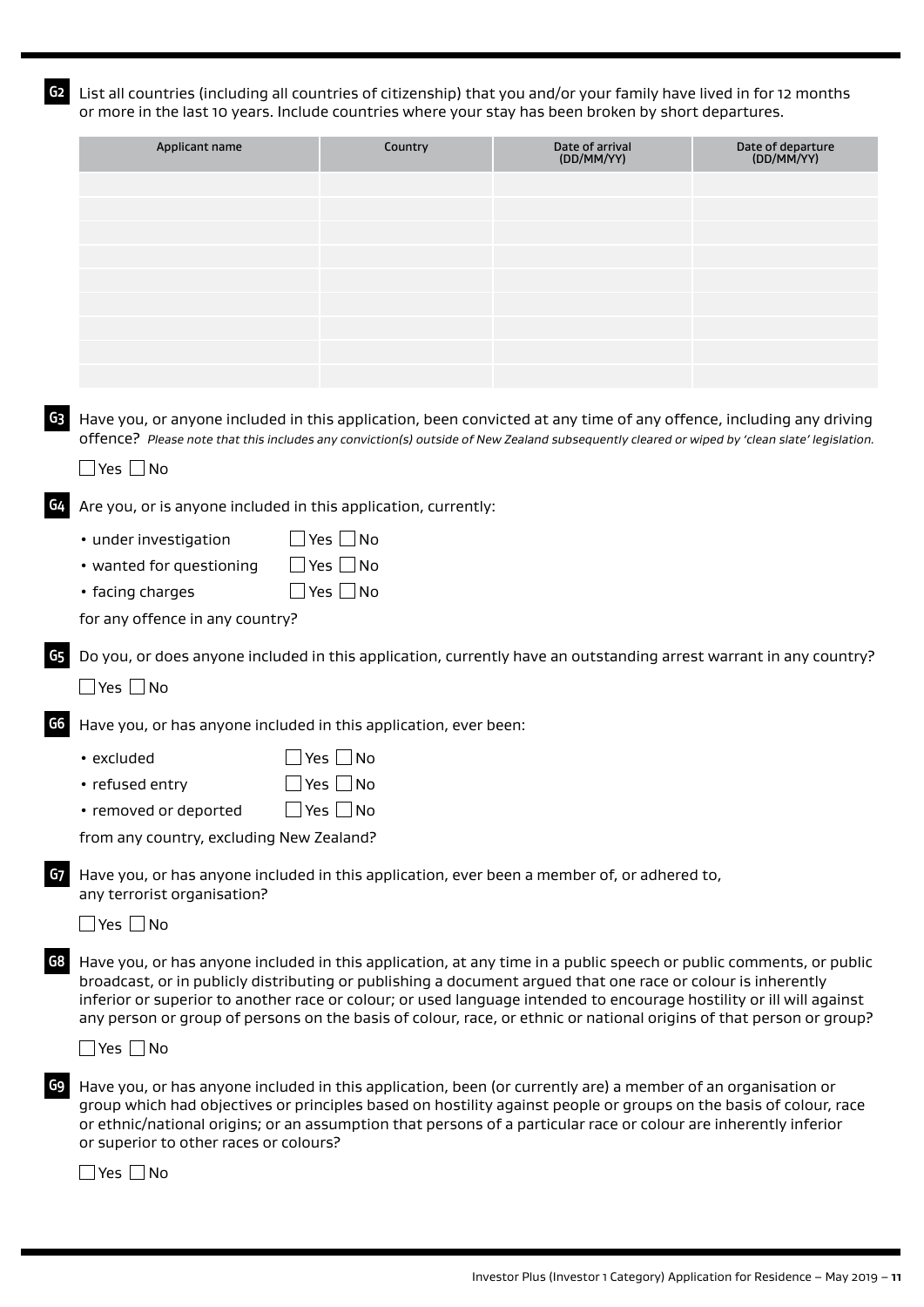**G10** Have you, or has anyone included in this application, had (or currently have) an association with, membership of, or involvement with, any government, regime, group or agency that has advocated or committed war crimes, crimes against humanity and/or other gross human rights abuses?

#### $\Box$  Yes  $\Box$  No

If you have answered yes to any of the questions above give full details. This includes full details of any charges, convictions and the sentence or penalty imposed. Continue on a separate piece of paper if necessary.

|                | <b>Section H</b><br>Fit and proper person requirements                                                                                                                                                                                                                                                                            |                       |                                                             |  |  |  |  |  |  |  |  |
|----------------|-----------------------------------------------------------------------------------------------------------------------------------------------------------------------------------------------------------------------------------------------------------------------------------------------------------------------------------|-----------------------|-------------------------------------------------------------|--|--|--|--|--|--|--|--|
|                |                                                                                                                                                                                                                                                                                                                                   |                       |                                                             |  |  |  |  |  |  |  |  |
| H <sub>1</sub> | Have all businesses you have had significant influence over complied with all immigration, employment and<br>taxation laws?                                                                                                                                                                                                       |                       |                                                             |  |  |  |  |  |  |  |  |
|                | 5 Significant influence includes, but is not limited to, control of management and administrative functions when acting as a<br>director or senior manager.                                                                                                                                                                       |                       |                                                             |  |  |  |  |  |  |  |  |
|                | $\Box$ NO (provide details)<br>Yes                                                                                                                                                                                                                                                                                                |                       |                                                             |  |  |  |  |  |  |  |  |
| H <sub>2</sub> | Have you ever been investigated by the Serious Fraud Office or the New Zealand Police for any offences arising<br>in the course of, or resulting from, business dealings?<br>Yes (provide details)<br>l No                                                                                                                        |                       |                                                             |  |  |  |  |  |  |  |  |
|                |                                                                                                                                                                                                                                                                                                                                   |                       |                                                             |  |  |  |  |  |  |  |  |
| <b>H3</b>      | Have you ever been involved in business fraud or financial impropriety?                                                                                                                                                                                                                                                           | Yes (provide details) | No.                                                         |  |  |  |  |  |  |  |  |
|                |                                                                                                                                                                                                                                                                                                                                   |                       |                                                             |  |  |  |  |  |  |  |  |
|                | Section I<br><b>Health</b>                                                                                                                                                                                                                                                                                                        |                       |                                                             |  |  |  |  |  |  |  |  |
|                | For more information see 'Completing Section I: Health' in the Investor Plus (Investor 1 Category) Guide.                                                                                                                                                                                                                         |                       |                                                             |  |  |  |  |  |  |  |  |
| $\mathbf{u}$   | Have you or any person included in this application submitted a General Medical Certificate (INZ 1007) and Chest<br>X-ray Certificate (INZ 1096) that were completed and dated by a medical practitioner within the last 36 months<br>with another Immigration New Zealand application?<br>Yes Provide details in the table below |                       |                                                             |  |  |  |  |  |  |  |  |
|                | No A General Medical Certificate (INZ 1007) and Chest X-ray Certificate (INZ 1096) must be provided for every person included in this<br>application. Go to $ a $                                                                                                                                                                 |                       |                                                             |  |  |  |  |  |  |  |  |
|                | <b>Full name</b>                                                                                                                                                                                                                                                                                                                  | Type of application   |                                                             |  |  |  |  |  |  |  |  |
|                | 1.                                                                                                                                                                                                                                                                                                                                |                       | Date application was lodged                                 |  |  |  |  |  |  |  |  |
|                |                                                                                                                                                                                                                                                                                                                                   |                       | (DD/MM/YY)<br>$\left  \begin{array}{c} \end{array} \right $ |  |  |  |  |  |  |  |  |
|                | 2.                                                                                                                                                                                                                                                                                                                                |                       | $\hspace{0.1cm} / \hspace{0.1cm}$                           |  |  |  |  |  |  |  |  |
|                | 3.                                                                                                                                                                                                                                                                                                                                |                       | $\cal N$                                                    |  |  |  |  |  |  |  |  |
|                | $\mathcal{L}_{\vdash}.$                                                                                                                                                                                                                                                                                                           |                       | $\hspace{0.1cm} / \hspace{0.1cm}$                           |  |  |  |  |  |  |  |  |

6.  $\hspace{1.6cm}$  / / /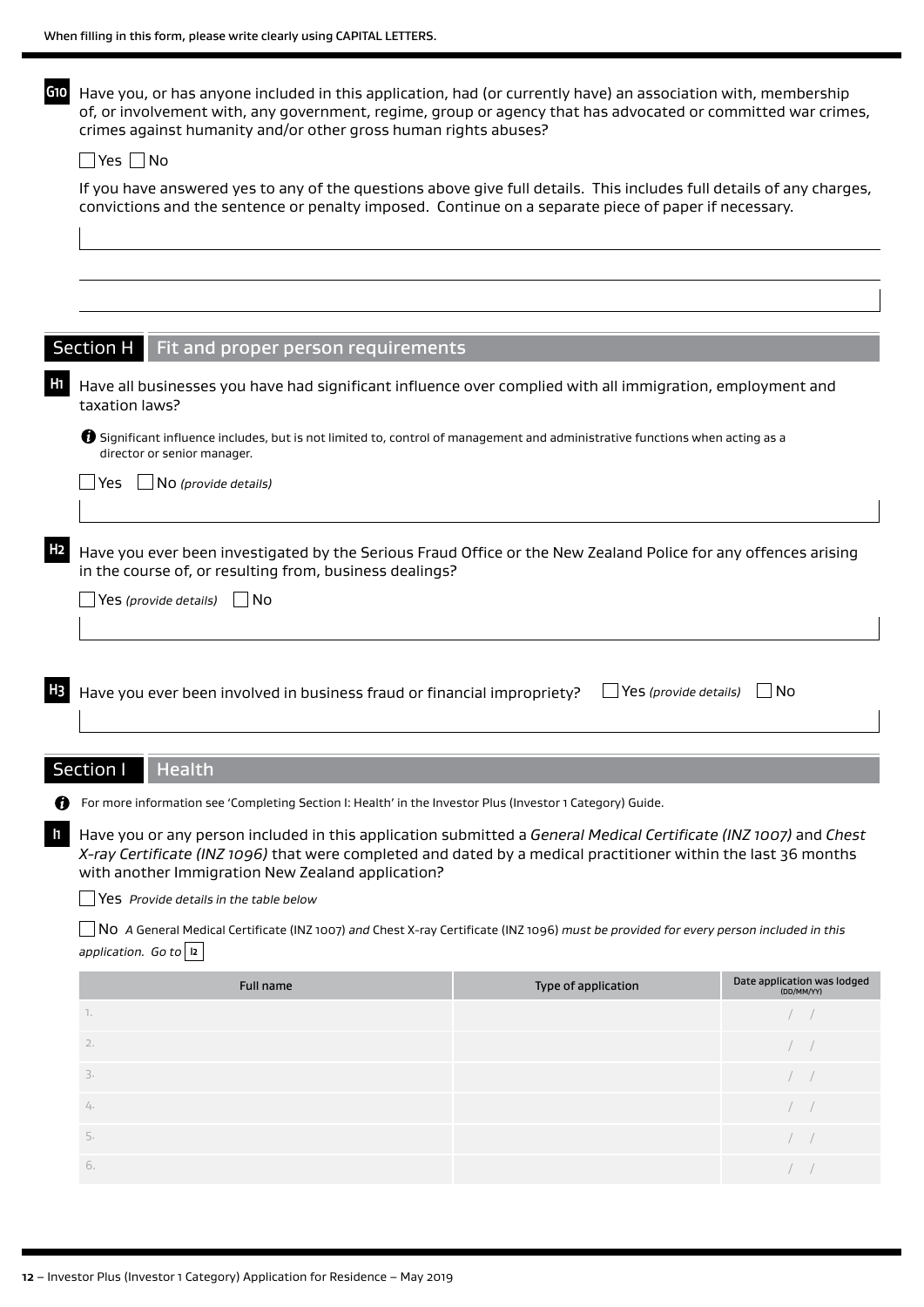If everyone included in the application has submitted a medical certificate and chest X-ray certificate in the last 36 months you do not need to provide further certificates now, unless:

- the health status of any applicant has deteriorated since their previous medical certificate was issued, or
- any applicant included in your application has spent six consecutive months since their last chest X-ray certificate was issued, in a country, area or territory not listed as having a low incidence of TB (see the leaflet *Health Requirements (INZ 1121)* for further information).

Otherwise we will tell you if you need any further medical information. *Go to* **I2**

If not everyone included in the application has submitted medical certificates that were completed and dated by a medical practitioner within the last 36 months, they will have to provide certificates now. *Go to* **I2**

Tick the option(s) below which applies to you:

- I do not have to provide any medical certificates or chest X-ray certificates at this stage  $\Box$
- I am providing a *Medical certificate(s) (INZ 1007)* for  $\Box$  principal applicant  $\Box$  partner  $\Box$  child(ren)
- I am providing a *Chest X-ray Certificate(s) (INZ 1096)* for principal applicant partner child(ren)

**I3** Do you, or anyone included in your application require, or are likely to require, dialysis treatment in the immediate future?

 $\Box$ Yes  $\Box$ No

**I4** Do you, or anyone included in your application have tuberculosis (TB)?

 $\Box$ Yes  $\Box$ No

**I5** Do you, or anyone included in your application have severe haemophilia?

 $\Box$ Yes  $\Box$ No

**I6** Do you or anyone included in your application have a physical incapacity that requires full-time care?

 $\Box$ Yes  $\Box$ No

**I7** Do you have a dependent child included in this application who requires special education services? (See 'Completing Section I: Health requirements' in the *Investor Plus (Investor 1 Category Guide) (INZ 1162)* for further information).

 $\Box$  Yes  $\Box$  No

**I8** If you answered Yes to any of the questions in **I3** to **I7** , you must provide an explanation below of your, or your family member's, medical condition(s). If, having considered your explanation, we assess that your or your family member's medical condition is one for which a medical waiver cannot be granted, your application cannot be approved.

**I9** Tick the option that applies to you: Is a physician submitting your medical and/or chest X-ray certificate to Immigration New Zealand on your behalf?

Yes *Has your physician supplied you with an eMedical Reference Code (NZER)?* 

Yes *Enter your eMedical Reference Code here:* 

No *Enter the name of the clinic that is submitting your health information:*

No *If the physician has returned the medical and/or chest X-ray certificate to you, then you will need to submit these with your visa application.*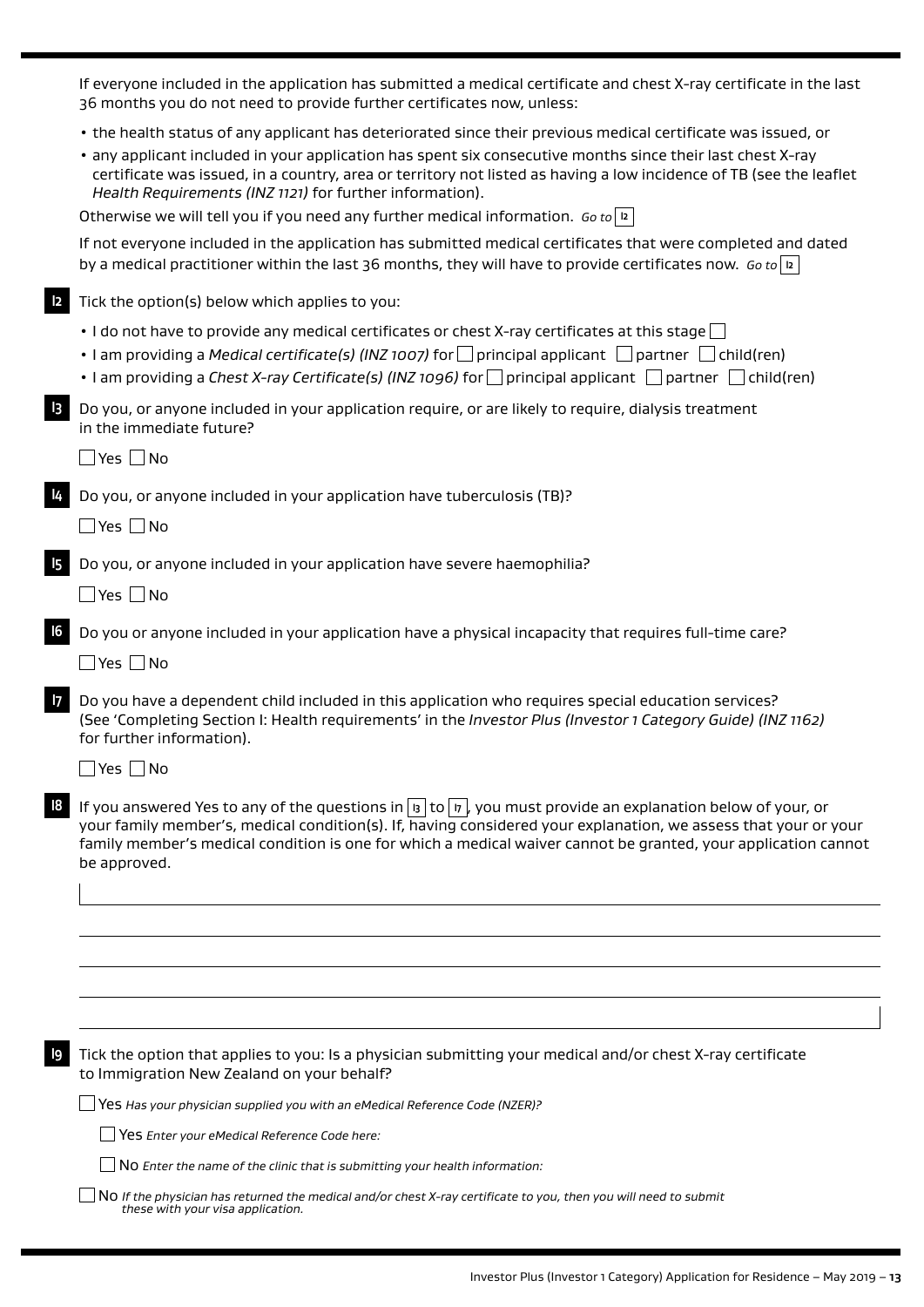|                                                                                      | Section J   Investment funds                                                                                                                         |                                                                                                                     |           |              |  |  |  |  |  |  |
|--------------------------------------------------------------------------------------|------------------------------------------------------------------------------------------------------------------------------------------------------|---------------------------------------------------------------------------------------------------------------------|-----------|--------------|--|--|--|--|--|--|
| Ø                                                                                    |                                                                                                                                                      | For more information see 'Completing Section J: Investment funds' in the Investor Plus (Investor 1 Category) Guide. |           |              |  |  |  |  |  |  |
|                                                                                      | Investor Plus (Investor 1 Category):                                                                                                                 |                                                                                                                     |           |              |  |  |  |  |  |  |
| $\mathbf{h}$<br>Do you have NZ\$10 million to invest in New Zealand for three years? |                                                                                                                                                      |                                                                                                                     |           |              |  |  |  |  |  |  |
|                                                                                      | $\Box$ Yes $\Box$ No                                                                                                                                 |                                                                                                                     |           |              |  |  |  |  |  |  |
| 2                                                                                    | What kind of investment do you propose undertaking?                                                                                                  |                                                                                                                     |           |              |  |  |  |  |  |  |
|                                                                                      | (indicative proposal)                                                                                                                                |                                                                                                                     |           |              |  |  |  |  |  |  |
|                                                                                      |                                                                                                                                                      |                                                                                                                     |           |              |  |  |  |  |  |  |
|                                                                                      |                                                                                                                                                      |                                                                                                                     |           |              |  |  |  |  |  |  |
|                                                                                      |                                                                                                                                                      |                                                                                                                     |           |              |  |  |  |  |  |  |
|                                                                                      |                                                                                                                                                      |                                                                                                                     |           |              |  |  |  |  |  |  |
| $\vert$ 3                                                                            | Who owns these funds?                                                                                                                                |                                                                                                                     |           |              |  |  |  |  |  |  |
| $\Box$ You                                                                           |                                                                                                                                                      | $\Box$ You and your partner and/or your dependent children.                                                         |           |              |  |  |  |  |  |  |
| J4                                                                                   | Please show the type and location of the funds and/or assets that will be used for the purpose of the investment<br>stated in $\boxed{\mathbb{h}}$ . |                                                                                                                     |           |              |  |  |  |  |  |  |
|                                                                                      | Funds/assets type (eg bank deposits)                                                                                                                 | Location (eg xxxx Bank)                                                                                             | Net value | Value (NZ\$) |  |  |  |  |  |  |
|                                                                                      |                                                                                                                                                      |                                                                                                                     |           |              |  |  |  |  |  |  |
|                                                                                      |                                                                                                                                                      |                                                                                                                     |           |              |  |  |  |  |  |  |
|                                                                                      |                                                                                                                                                      |                                                                                                                     |           |              |  |  |  |  |  |  |
|                                                                                      |                                                                                                                                                      |                                                                                                                     |           |              |  |  |  |  |  |  |
|                                                                                      |                                                                                                                                                      |                                                                                                                     |           |              |  |  |  |  |  |  |
|                                                                                      | <b>Total</b>                                                                                                                                         |                                                                                                                     |           |              |  |  |  |  |  |  |
| if necessary.                                                                        |                                                                                                                                                      | Please explain how you earned or acquired these funds and/or assets. Continue on a separate sheet of paper          |           |              |  |  |  |  |  |  |
| 15                                                                                   |                                                                                                                                                      |                                                                                                                     |           |              |  |  |  |  |  |  |
|                                                                                      |                                                                                                                                                      |                                                                                                                     |           |              |  |  |  |  |  |  |
|                                                                                      |                                                                                                                                                      |                                                                                                                     |           |              |  |  |  |  |  |  |
|                                                                                      |                                                                                                                                                      |                                                                                                                     |           |              |  |  |  |  |  |  |
|                                                                                      |                                                                                                                                                      |                                                                                                                     |           |              |  |  |  |  |  |  |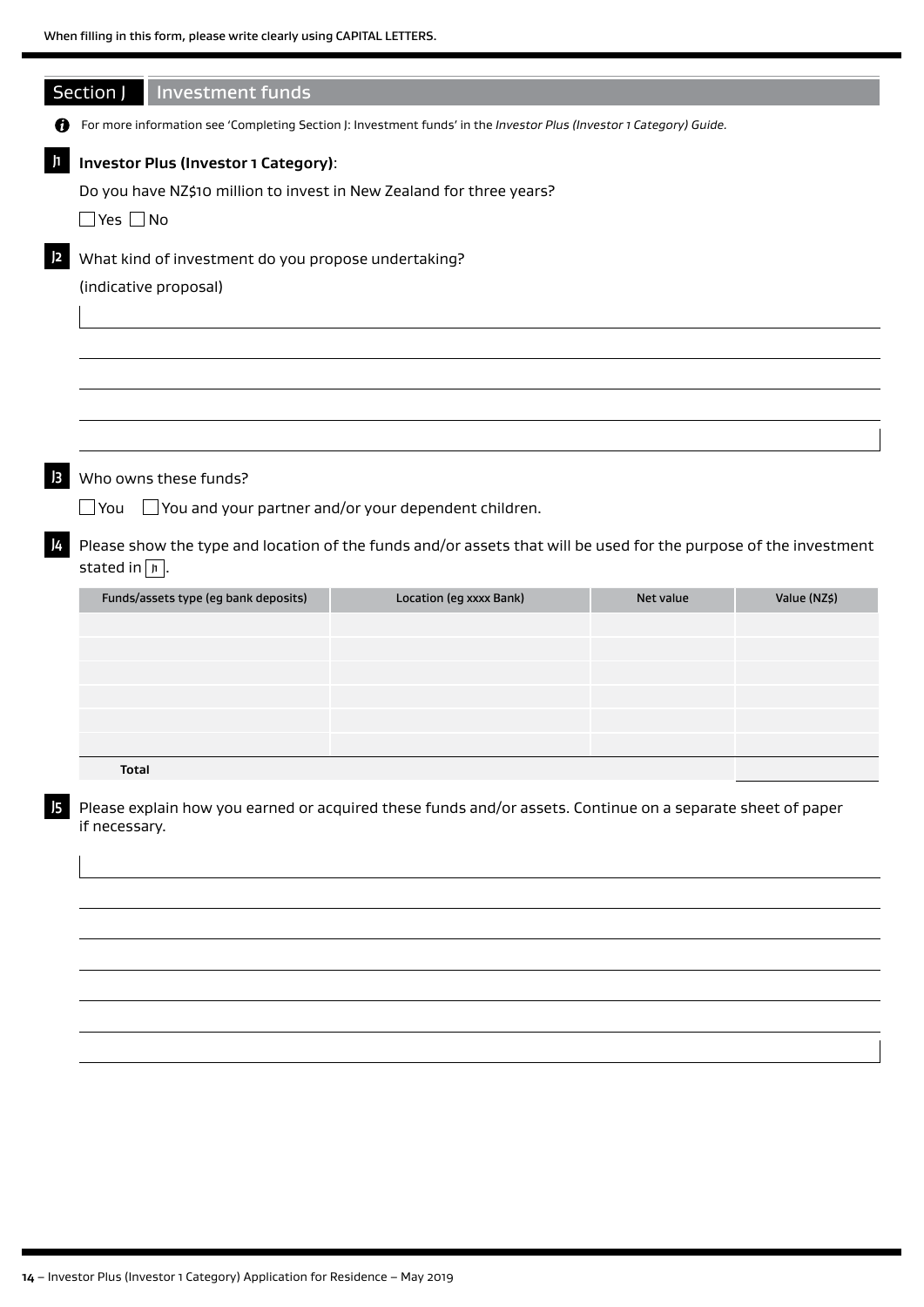| J6<br>sheet of paper if necessary.                                                 |                                                                               |                 | Please list your earnings for at least the last five years and the sources of this income. Continue on a separate                     |
|------------------------------------------------------------------------------------|-------------------------------------------------------------------------------|-----------------|---------------------------------------------------------------------------------------------------------------------------------------|
| Year                                                                               | Income earned<br>(after tax)                                                  | \$NZ equivalent | Source of income                                                                                                                      |
|                                                                                    |                                                                               |                 |                                                                                                                                       |
|                                                                                    |                                                                               |                 |                                                                                                                                       |
|                                                                                    |                                                                               |                 |                                                                                                                                       |
|                                                                                    |                                                                               |                 |                                                                                                                                       |
| $\overline{7}$<br>$\Box$ Yes $\Box$ No Go to $\Box$                                | Were any of the funds and/or assets you nominated at $  \mu  $ gifted to you? |                 |                                                                                                                                       |
|                                                                                    |                                                                               |                 | If Yes, please explain and provide appropriate evidence to show how your donor earned or acquired these funds.                        |
|                                                                                    |                                                                               |                 |                                                                                                                                       |
|                                                                                    |                                                                               |                 |                                                                                                                                       |
|                                                                                    |                                                                               |                 |                                                                                                                                       |
|                                                                                    |                                                                               |                 |                                                                                                                                       |
|                                                                                    |                                                                               |                 |                                                                                                                                       |
|                                                                                    |                                                                               |                 | Please list below the documents you have provided to support the claims you have made in this section.                                |
|                                                                                    |                                                                               |                 |                                                                                                                                       |
|                                                                                    |                                                                               |                 |                                                                                                                                       |
|                                                                                    |                                                                               |                 |                                                                                                                                       |
|                                                                                    |                                                                               |                 |                                                                                                                                       |
|                                                                                    |                                                                               |                 |                                                                                                                                       |
| <b>Section K</b>                                                                   | <b>Growth Investments</b>                                                     |                 |                                                                                                                                       |
| You must complete this section if you are placing funds into 'growth investments'. |                                                                               |                 |                                                                                                                                       |
| O<br>Category) Guide.                                                              |                                                                               |                 | For more information about the questions in this section, see 'Completing Section K: 'Growth Investments' in the Investor (Investor 1 |
| К1                                                                                 | Do you intend to place funds in growth investments?                           |                 |                                                                                                                                       |
| $\Box$ Yes Go to $\kappa$                                                          |                                                                               |                 |                                                                                                                                       |
| No Go to $ I $                                                                     |                                                                               |                 |                                                                                                                                       |
| K2                                                                                 |                                                                               |                 | Total amount of funds to be placed in growth investments (minimum of NZ\$2.5million)                                                  |
|                                                                                    |                                                                               |                 |                                                                                                                                       |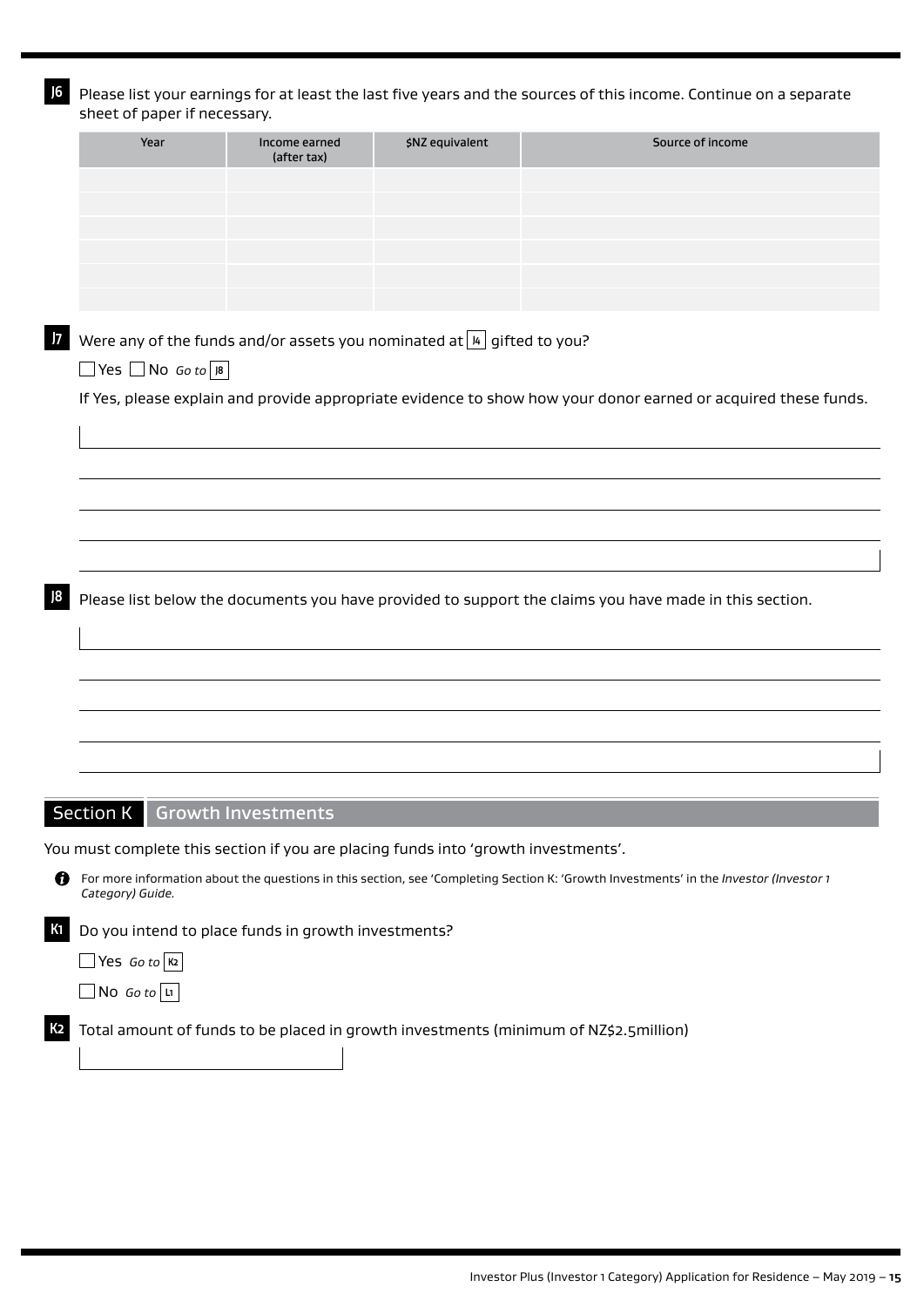|   | <b>Section L</b>                  | <b>Philanthropic Investment</b>                                                                                                                                  |
|---|-----------------------------------|------------------------------------------------------------------------------------------------------------------------------------------------------------------|
|   |                                   | Philanthropic investments are limited to registered charities or Not-for-Profit organisations.                                                                   |
| n |                                   | For more information about the questions in this section, see 'Completing Section L: 'Philanthropic Investments' in the Investor<br>(Investor 1 Category) Guide. |
|   |                                   | Do you intend to place funds in philanthropic investments?                                                                                                       |
|   | $\Box$ Yes <i>Go</i> to $ u $     |                                                                                                                                                                  |
|   | $\Box$ No Go to $\vert$ M $\vert$ |                                                                                                                                                                  |
|   |                                   | Total amount of funds to be placed in philanthropic investments (maximum 15% of nominated funds)                                                                 |
|   |                                   |                                                                                                                                                                  |

## Section M Declaration

#### **The principal applicant, any partner and dependent children aged 18 years and over who are included in this application must agree to the following terms and conditions and sign the declaration space below. Please ensure you understand the declarations below before you sign and agree to them.**

I understand that if I make any false statements, or provide any false or misleading information, or have changed or altered this form in any material way after it has been signed, my application for residence may be declined, and I may lose any right of appeal of the decision to decline the application. I may become liable for deportation. I may also be committing an offence and I may be imprisoned.

I have provided true and correct answers to the questions in this form.

I have listed all my family members, including any adopted by law or by custom and my grandparents or legal guardians (if any) if both my parents are deceased, and understand that the non-declaration of any family members may result in that family member not being recognised as part of my family in future applications.

I will inform Immigration New Zealand of any relevant fact or change of circumstances that may: (i) affect the decision on my application for a visa, or (ii) affect the decision to grant entry permission based on the visa for which I am applying.

I declare that there are no matters or warrants outstanding, or investigations of any kind, which could have any current or future effect on the assessment of my good character, or the good character of any other persons included in this application.

I authorise Immigration New Zealand to make any enquiries it deems necessary regarding the information provided on this form and/or accompanying documentation, and to share this information with other government agencies (including overseas agencies) to the extent necessary to make decisions about my immigration status.

I authorise any agency whether in New Zealand or overseas, including but not limited to border or immigration agencies, education providers, financial institutions, foreign embassies, government authorities, healthcare providers, police or other law enforcement agencies, that holds information (including personal information) related to information on this form and/or accompanying documentation to disclose that information to Immigration New Zealand.

I authorise Immigration New Zealand to provide information about my health and my immigration status to any health service agency. I authorise any health service agency to provide information about my health to Immigration New Zealand.

I accept that any advice given to me by Immigration New Zealand before submitting this application was intended to assist me, and acting on that does not mean that any later application for residence will be granted.

I understand that if I have received immigration advice from an immigration adviser and if that immigration adviser is not licensed under the Immigration Advisers Licensing Act 2007 when they should be, Immigration New Zealand will return my application.

Should my residence application be approved, I understand that my resident visa will be subject to the conditions imposed under section 49(1) of the Immigration Act 2009 for three years. These conditions will be that I retain the investment in New Zealand for three years and meet the minimum time in New Zealand requirements.

I declare that the funds I have nominated in this application were lawfully earned or acquired and that I will transfer them to New Zealand according to the requirements of the Migrant Investment Instructions.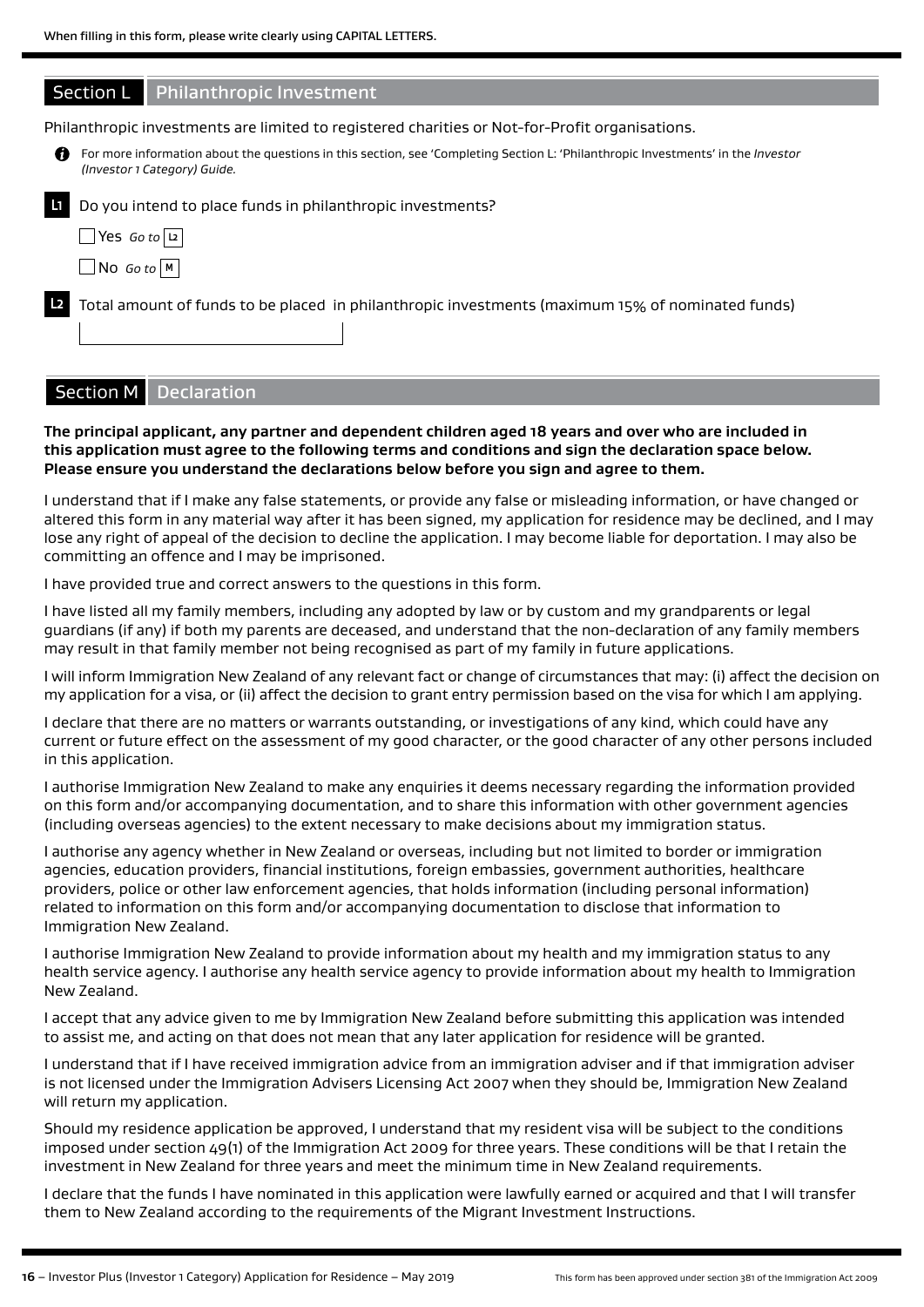I agree to participate in an evaluation of the Business Immigration Instructions for a period of up to five years after the approval of my application.

| Signature of principal applicant                                                   |                                                |
|------------------------------------------------------------------------------------|------------------------------------------------|
| Signature of partner (if applicable)                                               |                                                |
| Signatures of accompanying dependent children over 18 years of age (if applicable) |                                                |
|                                                                                    | Date $D_{1}D_{1}M_{1}M_{1}Y_{1}Y_{1}Y_{1}Y$    |
|                                                                                    | Date $D_{1}D_{1}M_{1}M_{1}Y_{1}Y_{1}Y_{1}Y$    |
|                                                                                    | Date $D_{1}D_{1}M_{1}M_{1}Y_{1}Y_{1}Y_{1}Y$    |
|                                                                                    | Date $D_{1}D_{1}M_{1}M_{1}Y_{1}Y_{1}Y_{1}Y$    |
|                                                                                    | Date $D_{1}D_{1}M_{1}M_{1}Y_{1}Y_{1}Y_{1}Y$    |
|                                                                                    | Date $\vert$ D   D   M   M   Y   Y   Y   Y   Y |
| Immigration adviser's details<br><b>Section N</b>                                  |                                                |
|                                                                                    |                                                |

**This section must be completed by the applicant's immigration adviser. If the applicant has authorised all advisers within an organisation to act on their behalf at B4 , only the person named at B2 must complete this section. If the applicant does not have an immigration adviser, this section does not have to be completed.**

**N1** Tick the one option that applies to you.

I am a licensed immigration adviser under the New Zealand Immigration Advisers Licensing Act 2007. *Go to* **N2**

I am exempt from licensing under the New Zealand Immigration Advisers Licensing Act 2007. *Go to*  $|N3|$ *If you are unlicensed when you should be licensed under the Immigration Advisers Licensing Act 2007, Immigration New Zealand will return your client's application. It is an offence to provide immigration advice without holding a licence, unless you are exempt.*

**N2** Licensed advisers. Please provide your licence details.

#### Licence type

full provisional limited *List conditions specified in the register*

Licence number *Go to Section O: Declaration by person assisting the applicant.*

**N3** Exempt from licensing. Tick one box below to show why you are exempt from licensing.

 $\Box$  I provided immigration advice in an informal or family context only, and I did not provide the advice systematically or for a fee.

 $\Box$  I am a New Zealand member of Parliament or member of their staff and I provided immigration advice as part of my employment agreement.

 $\Box$  I am a foreign diplomat or consular staff.

 $\Box$  I am an employee of the New Zealand public service and I provided immigration advice within the scope of my employment agreement.

 $\Box$  I am a lawyer and I hold a current practising certificate as a barrister or as a barrister and solicitor of the High Court of New Zealand.

 $\Box$  I am employed by, or I am working as a volunteer for, a New Zealand community law centre where at least one lawyer is on the employing body of the community law centre or is employed by or working as a volunteer for the community law centre in a supervisory capacity.

 $\Box$  I am employed by, or I am working as a volunteer for, a New Zealand citizens advice bureau. *Go to Section O: Declaration by person assisting the applicant.*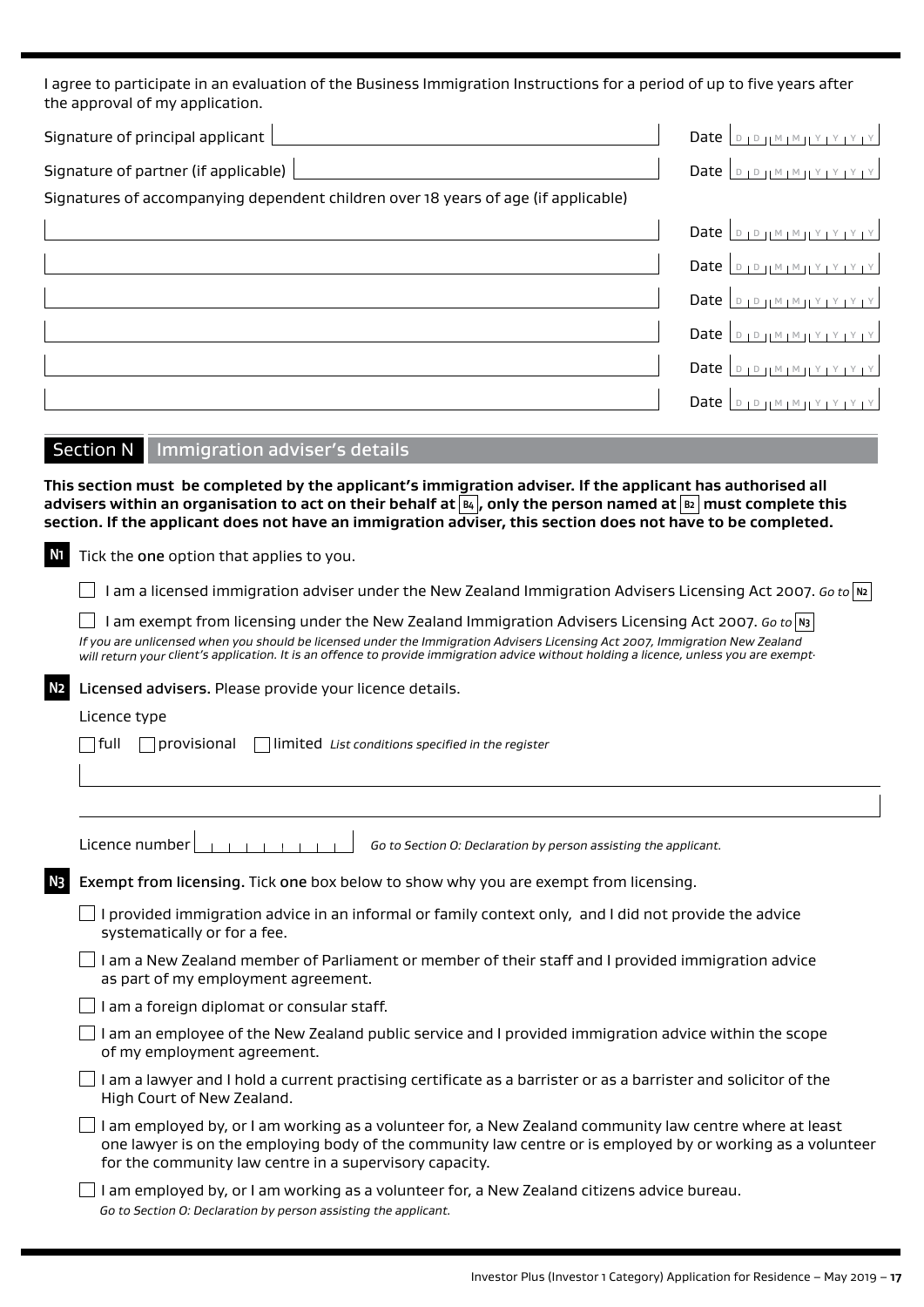#### Section O Declaration by person assisting the applicant

**This section must be completed and signed by the applicant's immigration adviser, or by any person who has assisted the applicant by providing immigration advice, explaining, translating, or filling in the form for the applicant. If the applicant does not have an immigration adviser, and no one helped the applicant to fill in this form, this section does not have to be completed.**

*If you are unlicensed when you should be licensed under the Immigration Advisers Licensing Act 2007, Immigration New Zealand will return your client's application. It is an offence to provide immigration advice without holding a licence.*

*For more information, go to the Immigration Advisers Authority website www.iaa.govt.nz, or email info@iaa.govt.nz or write to them at PO Box 6222, Wellesley Street, Auckland 1141, New Zealand.*

Name and address of person assisting applicant.

| $\Box$ Same as name and address given at $\boxed{\mathtt{B2}}$ , or<br>$\Box$ as below.            |                     |  |  |  |  |  |  |  |
|----------------------------------------------------------------------------------------------------|---------------------|--|--|--|--|--|--|--|
| Family/last name                                                                                   | Given/first name(s) |  |  |  |  |  |  |  |
|                                                                                                    |                     |  |  |  |  |  |  |  |
| Organisation name (if applicable) and address                                                      |                     |  |  |  |  |  |  |  |
|                                                                                                    |                     |  |  |  |  |  |  |  |
|                                                                                                    |                     |  |  |  |  |  |  |  |
| New Zealand Business Number (for New Zealand businesses only)<br>For help search: www.nzbn.govt.nz |                     |  |  |  |  |  |  |  |
| Telephone (daytime)                                                                                | Telephone (evening) |  |  |  |  |  |  |  |
| Fax<br>Email                                                                                       |                     |  |  |  |  |  |  |  |

I understand that after the applicant has signed this form it is an offence for me to change or add further information, or change or add any documents attached to the form, without making a statement identifying what information or material has been changed, added or attached and by whom. If I make these changes or additions, I must state on the form what they were, who made them and the reason they were made.

I understand that the maximum penalty for this offence is a fine of up to NZ\$100,000 and/or a term of imprisonment of up to seven years.

I certify that the applicant asked me to help them complete this form and any additional forms. I certify that the applicant agreed that the information provided was correct before signing the declaration.

 $\Box$  I have assisted the applicant as an interpreter/translator

 $\Box$  I have assisted the applicant with recording information on the form

I have assisted the applicant in another way. *Please specify*

 $\Box$  I have provided immigration advice (as defined in the Immigration Advisers Licensing Act 2007) and my details in Section N: Immigration adviser's details are correct.

Signature of person assisting

| Date |  |  |  |  |  |  |
|------|--|--|--|--|--|--|
|      |  |  |  |  |  |  |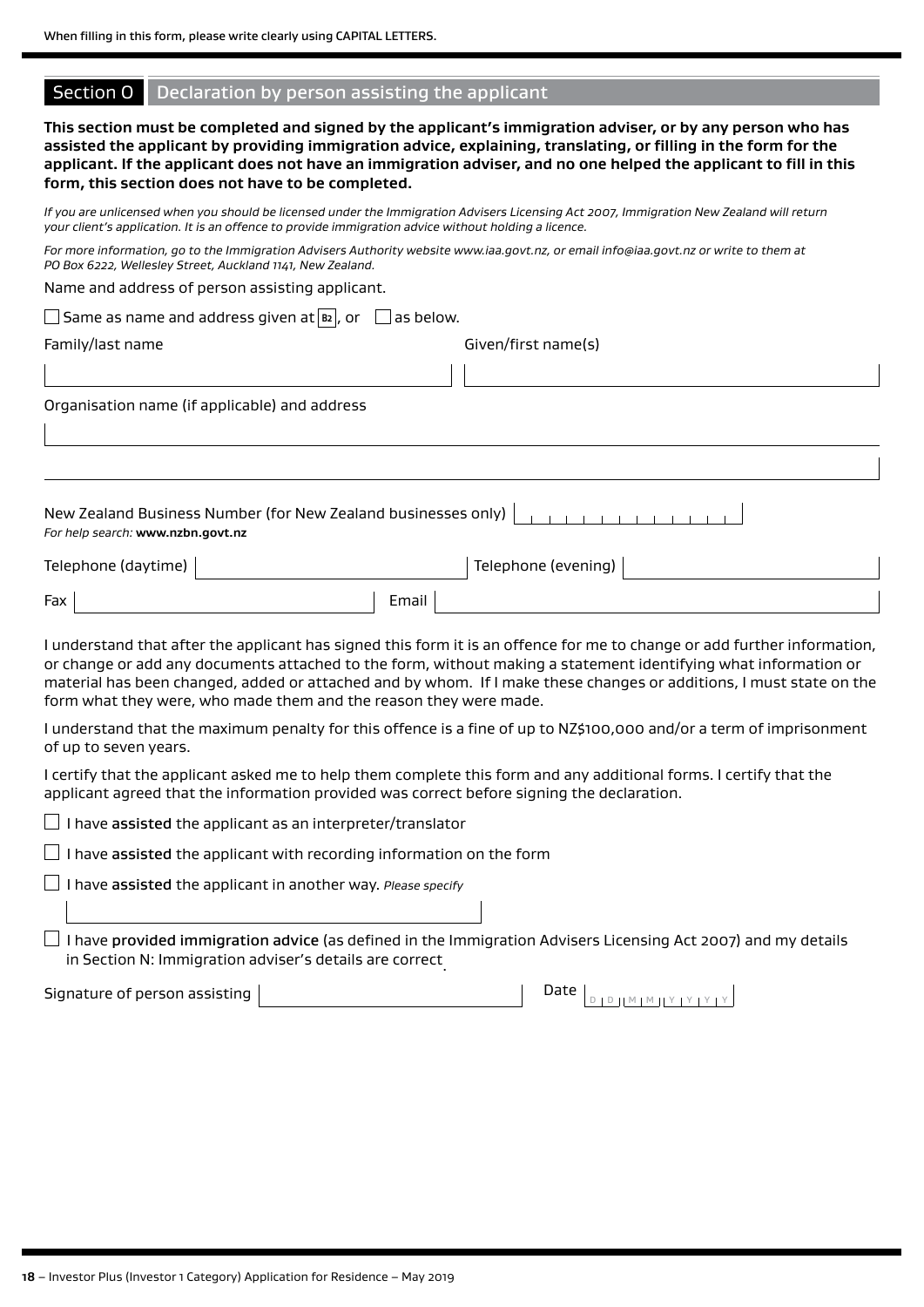## Returning your documents

Please return documents to me by secure post at the address given at:

 $\Box$  B<sub>2</sub>

## Application checklist

| OFFICE<br><b>USE</b><br><b>ONLY</b> | Information and documents you must supply                                                                                                     | CHECK<br>LIST |
|-------------------------------------|-----------------------------------------------------------------------------------------------------------------------------------------------|---------------|
|                                     | I have completed and signed the<br>application form.                                                                                          |               |
|                                     | I have provided my application fee and<br>immigration levy.                                                                                   |               |
|                                     | I have attached photocopies of the identity<br>pages of my passport(s).                                                                       |               |
|                                     | I have attached two recent passport-size<br>photographs of myself and each applicant.                                                         |               |
|                                     | I have attached evidence of my nominated<br>investment funds.                                                                                 |               |
|                                     | I have attached evidence to show how I earned<br>or acquired my nominated investment funds.                                                   |               |
|                                     | I have attached my marriage certificate<br>(if applicable).                                                                                   |               |
|                                     | I have attached appropriate evidence to show<br>that my partnership is genuine and stable<br>(if applicable).                                 |               |
|                                     | I have attached my/our full birth certificate(s).                                                                                             |               |
|                                     | I have attached my/our police certificate(s).                                                                                                 |               |
|                                     | I or my physician have submitted a General<br>Medical Certificate (INZ 1007) (less than three<br>months old) for every applicant if required. |               |
|                                     | I or my physician have submitted a chest X-ray<br>Certificate (INZ 1096) (less than three months<br>old) for every applicant if required.     |               |

## Section P | Paying your application fee and immigration levy

To find out how much to pay, where to send your application, and how long a decision may take, see **www.immigration.govt.nz/fees**.

## Your application fee and immigration levy

|               | roar application rec and miningration icvy                                                                                             |
|---------------|----------------------------------------------------------------------------------------------------------------------------------------|
|               | Amount you are paying:                                                                                                                 |
| CHECK<br>LIST | Amount                                                                                                                                 |
|               | Currency                                                                                                                               |
|               | (e.g. NZD, USD, CNY)                                                                                                                   |
|               | Application number<br>(office use only)                                                                                                |
|               | Preferred methods of payment                                                                                                           |
|               | We recommend that you use one of the following<br>methods of payment for better security and<br>faster processing:                     |
|               | Bank cheque/bank draft                                                                                                                 |
|               | Credit card (choose one)                                                                                                               |
|               | Mastercard<br>Visa                                                                                                                     |
|               | SWITCH card issue number<br>SWITCH card (UK only)                                                                                      |
|               | Name of cardholder                                                                                                                     |
|               |                                                                                                                                        |
|               | Card number                                                                                                                            |
|               | $\mathbf{1}$ $\mathbf{1}$ $\mathbf{1}$                                                                                                 |
|               | CVC/CVV number<br>Note: Your CVC/CVV number is the three-digit number found on the<br>signature strip on the back of your credit card. |
|               | Expiry date <b>DPPMMMYYYYY</b>                                                                                                         |
|               | Signature of cardholder                                                                                                                |
|               |                                                                                                                                        |
|               | Date<br>D   D   M   M   Y   Y   Y   Y                                                                                                  |
|               | Other methods of payment                                                                                                               |
|               | Personal cheque. Note that we will hold your application for<br>10 working days to allow the cheque to be cleared.                     |
|               | We do not accept money orders or cash.                                                                                                 |
|               |                                                                                                                                        |
|               |                                                                                                                                        |
|               |                                                                                                                                        |